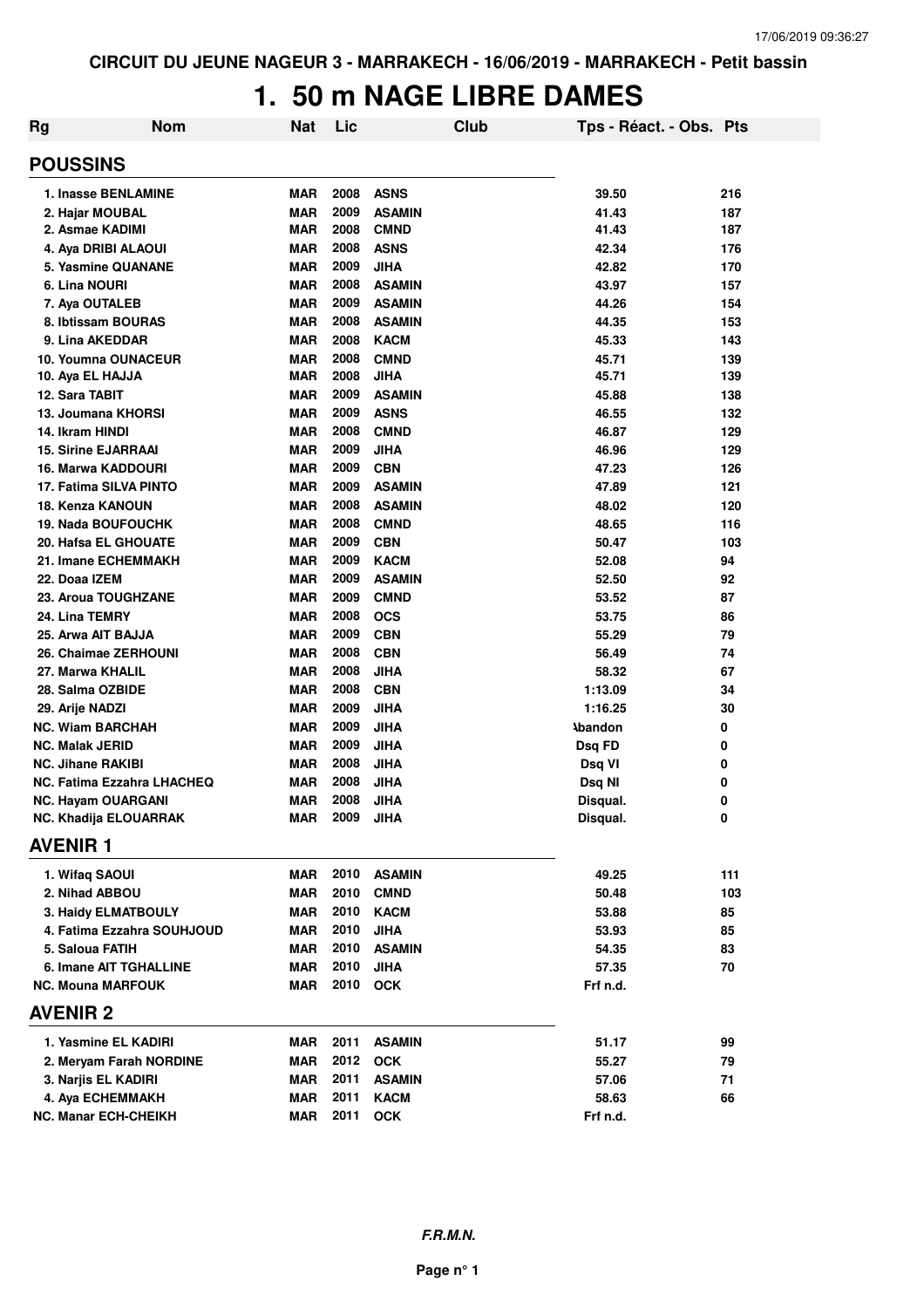## **2. 50 m NAGE LIBRE MESSIEURS**

| Rg | <b>Nom</b>                                       | Nat                      | Lic          | Club                      | Tps - Réact. - Obs. Pts |            |
|----|--------------------------------------------------|--------------------------|--------------|---------------------------|-------------------------|------------|
|    | <b>POUSSINS</b>                                  |                          |              |                           |                         |            |
|    | 1. Mohamed Adam BERRAHOO                         | <b>MAR</b>               | 2008         | <b>JIHA</b>               | 34.47                   | 223        |
|    | 2. Karim EL KADIRI                               | <b>MAR</b>               | 2008         | <b>ASAMIN</b>             | 34.88                   | 215        |
|    | 3. Mohamed YOUSFANI                              | <b>MAR</b>               | 2009         | <b>OCK</b>                | 35.81                   | 199        |
|    | 4. Ziad BOUCHIKHA                                | <b>MAR</b>               | 2009         | <b>CMND</b>               | 37.58                   | 172        |
|    | 5. Mohammed BKHIBKHI                             | <b>MAR</b>               | 2008         | <b>CMND</b>               | 38.59                   | 159        |
|    | 6. Oussama AIT MOULAY                            | <b>MAR</b>               | 2008         | <b>ASNS</b>               | 38.75                   | 157        |
|    | 7. Ouadie ZIDANI                                 | <b>MAR</b>               | 2008         | <b>ASAMIN</b>             | 40.30                   | 139        |
|    | 8. Tamim SOUITI                                  | <b>MAR</b>               | 2008         | <b>CMND</b>               | 41.11                   | 131        |
|    | 9. Mohamed Amine ZEGOUMOU                        | <b>MAR</b>               | 2008         | <b>OCK</b>                | 41.20                   | 130        |
|    | 10. Adam TOUNZI<br><b>11. Ali IDRISSI KHALDI</b> | <b>MAR</b><br><b>MAR</b> | 2008<br>2009 | <b>OCK</b><br><b>CMND</b> | 41.24<br>42.23          | 130        |
|    | 11. Rayane TRAIDI                                | <b>MAR</b>               | 2009         | <b>OCK</b>                | 42.23                   | 121<br>121 |
|    | 13. Ayoub GOUMGHAR                               | <b>MAR</b>               | 2008         | <b>CMND</b>               | 42.41                   | 119        |
|    | 14. Badr BOUCHIKHA                               | <b>MAR</b>               | 2008         | <b>CMND</b>               | 43.10                   | 114        |
|    | 15. Baraa KAYED                                  | <b>MAR</b>               | 2009         | <b>CMND</b>               | 43.17                   | 113        |
|    | 16. Rami LAABIED                                 | <b>MAR</b>               | 2008         | <b>CMND</b>               | 43.32                   | 112        |
|    | 17. Younes ZOUBIR                                | <b>MAR</b>               | 2009         | <b>OCK</b>                | 43.41                   | 111        |
|    | 18. Abdollah MESAOUDI                            | <b>MAR</b>               | 2009         | JIHA                      | 43.67                   | 109        |
|    | 19. Nassime DADDA                                | <b>MAR</b>               | 2008         | <b>JIHA</b>               | 44.09                   | 106        |
|    | 20. Elsayed Abbas FADI                           | <b>MAR</b>               | 2008         | <b>JIHA</b>               | 44.67                   | 102        |
|    | 21. Rayane MABROUK                               | <b>MAR</b>               | 2009         | <b>JIHA</b>               | 45.72                   | 95         |
|    | 22. Reda ERROUKHOU                               | <b>MAR</b>               | 2009         | <b>CMND</b>               | 45.91                   | 94         |
|    | 23. Anas BOUCHABA                                | <b>MAR</b>               | 2009         | <b>CMND</b>               | 46.66                   | 90         |
|    | 24. Mohamed Amine CHEKKAR                        | <b>MAR</b>               | 2008         | <b>JIHA</b>               | 46.81                   | 89         |
|    | 25. Abdollah LALAOUI                             | <b>MAR</b>               | 2009         | <b>JIHA</b>               | 47.52                   | 85         |
|    | 26. Mohammed Nour TOUJNI                         | <b>MAR</b>               | 2008         | <b>ASNS</b>               | 47.80                   | 83         |
|    | 27. Ahmed Amine LOUBI                            | <b>MAR</b>               | 2009         | <b>CMND</b>               | 49.13                   | 77         |
|    | 28. Adam IDHSSAIN                                | <b>MAR</b>               | 2009         | <b>CMND</b>               | 50.16                   | 72         |
|    | 29. Adam AIT MTAI                                | <b>MAR</b>               | 2008         | <b>CBN</b>                | 50.94                   | 69         |
|    | 30. Anas TAGART                                  | <b>MAR</b>               | 2009         | <b>JIHA</b>               | 51.45                   | 67         |
|    | 31. Rida SOUHAIB                                 | <b>MAR</b>               | 2008         | <b>CMND</b>               | 51.83                   | 65         |
|    | 32. Hamza HACHAD                                 | <b>MAR</b>               | 2009         | <b>KACM</b>               | 52.73                   | 62         |
|    | <b>33. Younes KEROUAOUI</b>                      | <b>MAR</b>               | 2009<br>2008 | <b>OCS</b>                | 53.05                   | 61         |
|    | 34. Badreddine HAMAS<br><b>35. Adam BELQANI</b>  | <b>MAR</b><br><b>MAR</b> | 2009         | <b>CBN</b><br><b>JIHA</b> | 53.53<br>54.16          | 59<br>57   |
|    | 36. Yassine AARAFA                               | MAR                      | 2009         | <b>ASNS</b>               | 55.41                   | 53         |
|    | 37. Mohamed Yahia NADRI                          | <b>MAR</b>               | 2008         | <b>OCK</b>                | 57.73                   | 47         |
|    | 38. Ziad LACHHAB                                 | <b>MAR</b>               | 2009         | <b>CBN</b>                | 58.72                   | 45         |
|    | 39. Mohamed Anas BOUZEKRAOUI                     | MAR                      | 2009         | <b>JIHA</b>               | 1:04.08                 | 34         |
|    | 40. Ilyas ASSAKTI                                | MAR                      | 2008         | <b>JIHA</b>               | 1:10.14                 | 26         |
|    | 41. Adam ESSIHI                                  | MAR                      | 2009         | <b>CBN</b>                | 1:21.58                 | 16         |
|    | <b>NC. Ismail BELHAJ</b>                         | MAR                      | 2009         | <b>CMND</b>               | Frf n.d.                |            |
|    | <b>NC. Yahya EL OUAHABI</b>                      | MAR                      | 2009         | <b>CMND</b>               | Frf n.d.                |            |
|    | <b>NC. Adam OUARGA</b>                           | <b>MAR</b>               | 2008         | <b>JIHA</b>               | <b>\bandon</b>          | 0          |
|    | <b>NC. Hamza NAFR</b>                            | MAR                      |              | 2008 OCK                  | Dsq FD                  | 0          |
|    | <b>AVENIR1</b>                                   |                          |              |                           |                         |            |
|    | 1. Elmehdi ELKHOMSI                              | MAR                      | 2010         | <b>CKM</b>                | 40.43                   | 138        |
|    | 2. Imam DAOUAH                                   | MAR                      | 2010         | <b>ASAMIN</b>             | 42.10                   | 122        |
|    | 3. Yassir HADRI                                  | MAR                      | 2010         | <b>CMND</b>               | 42.34                   | 120        |
|    | 4. Elyes FAHI                                    | MAR                      | 2010         | <b>ASAMIN</b>             | 47.63                   | 84         |
|    | 5. Jad Imrane OURTANE                            | MAR                      | 2010         | <b>CMND</b>               | 48.07                   | 82         |
|    | 6. Anass ELHAMIDI                                | MAR                      | 2010         | <b>CMND</b>               | 48.20                   | 81         |
|    | 7. Yassine OUARMASSI                             | <b>MAR</b>               | 2010         | <b>JIHA</b>               | 49.05                   | 77         |
|    | 8. Sohaib EL HORCHI                              | <b>MAR</b>               | 2010         | <b>ASNS</b>               | 51.57                   | 66         |
|    | 8. Bilal LOUSTEQUE                               | <b>MAR</b>               | 2010         | <b>OCK</b>                | 51.57                   | 66         |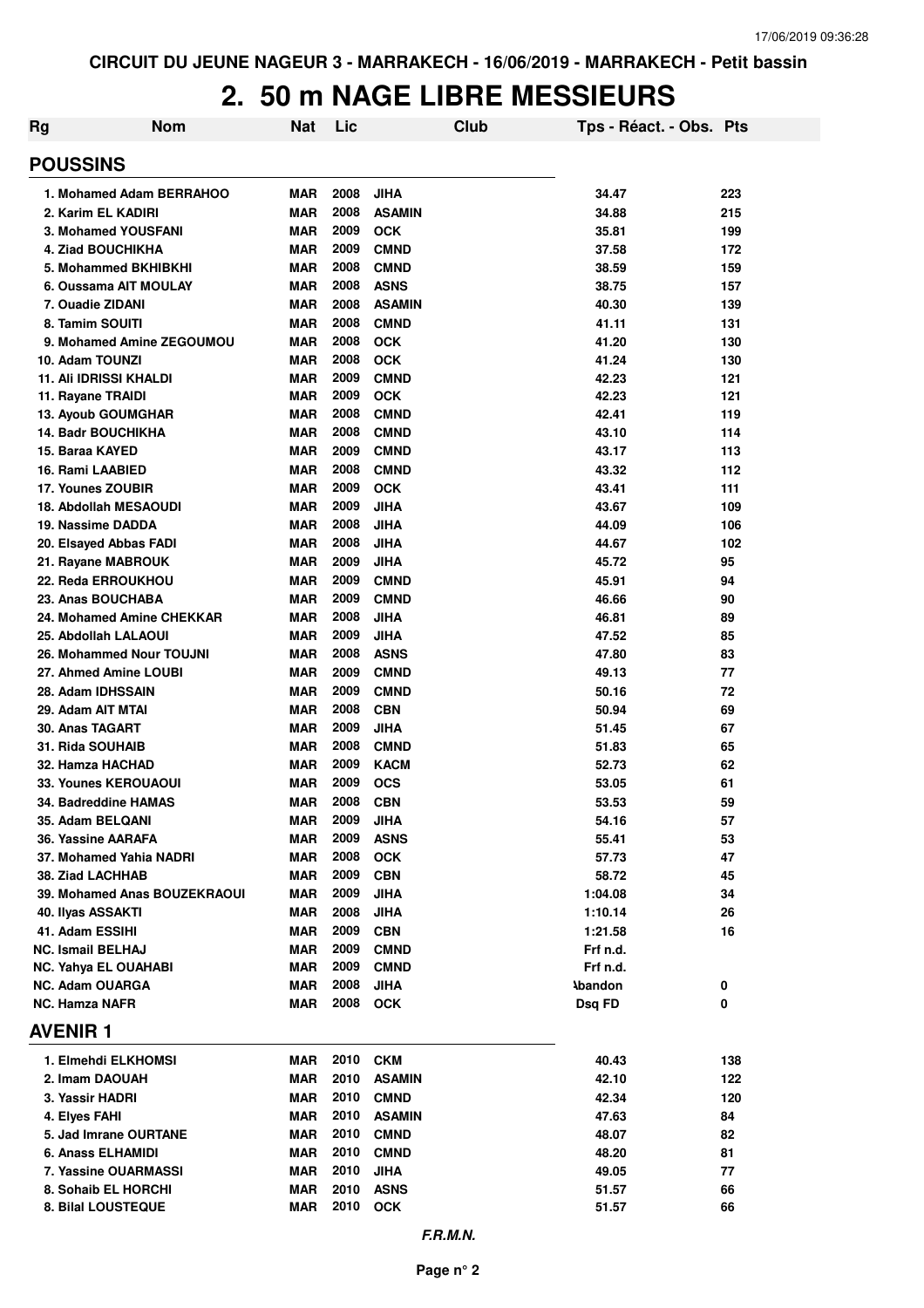## **2. 50 m NAGE LIBRE MESSIEURS**

| <b>Rg</b>             | <b>Nom</b>                     | <b>Nat</b> | Lic  | Club          | Tps - Réact. - Obs. Pts |     |
|-----------------------|--------------------------------|------------|------|---------------|-------------------------|-----|
| <b>AVENIR 1</b>       |                                |            |      |               |                         |     |
|                       | 10. Adnane HASSANI             | <b>MAR</b> | 2010 | <b>ASNS</b>   | 51.96                   | 65  |
|                       | 11. Mohamed RAMI               | <b>MAR</b> | 2010 | <b>JIHA</b>   | 58.43                   | 45  |
|                       | 12. Yahya ELHAZZAZI            | <b>MAR</b> | 2010 | <b>ASNS</b>   | 1:02.26                 | 37  |
|                       | 13. Ahmed Yahya SABER          | <b>MAR</b> | 2010 | <b>CBN</b>    | 1:12.36                 | 24  |
|                       | <b>NC. Mohamed Amine LOUNE</b> | <b>MAR</b> | 2010 | <b>ASNS</b>   | Frf n.d.                |     |
|                       | <b>NC. Yahya CHAKIB</b>        | <b>MAR</b> | 2010 | <b>KACM</b>   | Frf n.d.                |     |
|                       | <b>NC. Rayane SIHAMI</b>       | <b>MAR</b> | 2010 | <b>OCK</b>    | Frf n.d.                |     |
|                       | <b>NC. Ziyad MABCHOUR</b>      | <b>MAR</b> | 2010 | <b>JIHA</b>   | Frf n.d.                |     |
| <b>NC. Taha DIANE</b> |                                | <b>MAR</b> | 2010 | <b>ASAMIN</b> | Dsq NI                  | 0   |
| <b>AVENIR 2</b>       |                                |            |      |               |                         |     |
|                       | 1. Youness EL HOUZI            | <b>MAR</b> | 2011 | <b>CMND</b>   | 44.99                   | 100 |
|                       | 2. Mohamed Rida KHARBOUCHE     | <b>MAR</b> | 2011 | <b>ASAMIN</b> | 45.94                   | 94  |
|                       | 3. Hassan KEROUAOUI            | <b>MAR</b> | 2011 | <b>OCS</b>    | 46.72                   | 89  |
|                       | <b>4. Amine AITELMADBOUH</b>   | <b>MAR</b> | 2011 | <b>JIHA</b>   | 48.09                   | 82  |
|                       | 5. Taha EL MOUTTAKI            | <b>MAR</b> | 2011 | <b>CMND</b>   | 48.16                   | 81  |
|                       | 6. Youssef EL KHOULAKI         | <b>MAR</b> | 2011 | <b>JIHA</b>   | 51.06                   | 68  |
|                       | 7. Omar KADIMI                 | <b>MAR</b> | 2011 | <b>CMND</b>   | 54.20                   | 57  |
|                       | 8. Younes KADIMI               | <b>MAR</b> | 2011 | <b>CMND</b>   | 57.16                   | 48  |
|                       | 9. Rayan ELGHADOUINI           | <b>MAR</b> | 2011 | <b>JIHA</b>   | 59.94                   | 42  |
|                       | 10. Imrane BOUCHIKHA           | <b>MAR</b> | 2012 | <b>CMND</b>   | 1:23.89                 | 15  |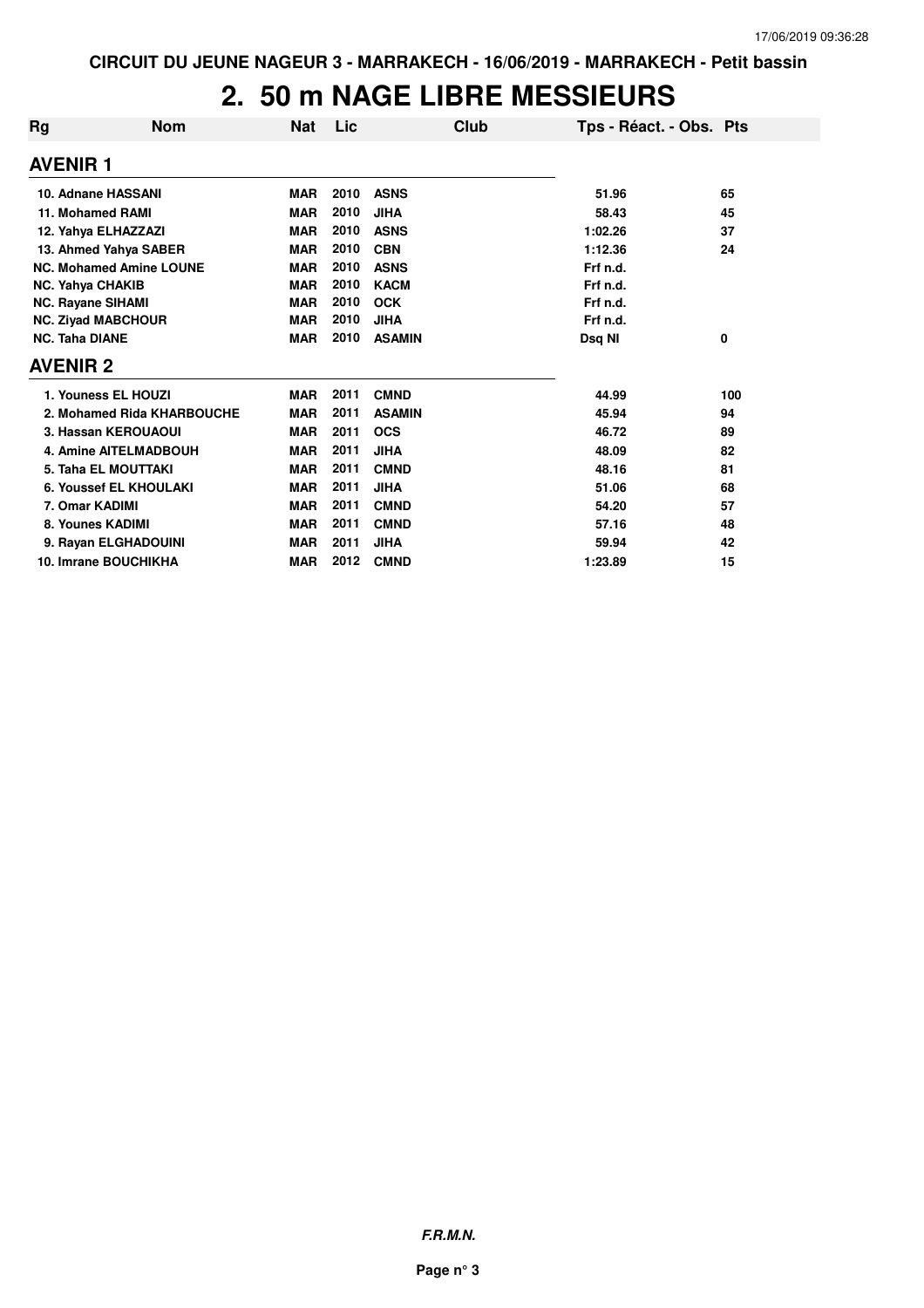## **3. 200 m 4 NAGES DAMES**

| Rg                       | <b>Nom</b> | <b>Nat</b> | <b>Lic</b> |             | Club | Tps - Réact. - Obs. Pts |     |
|--------------------------|------------|------------|------------|-------------|------|-------------------------|-----|
| <b>POUSSINS</b>          |            |            |            |             |      |                         |     |
| 1. Youmna OUNACEUR       |            | MAR        | 2008       | <b>CMND</b> |      | 4:10.44                 | 127 |
| 2. Inass SERBOUT         |            | <b>MAR</b> | 2009       | <b>CBN</b>  |      | 4:25.04                 | 107 |
| 3. Lalla Arwa LALAOUI    |            | <b>MAR</b> | 2009       | JIHA        |      | 4:27.10                 | 105 |
| <b>NC. Doaa ELBANNAY</b> |            | <b>MAR</b> | 2009       | OCK         |      | Dsg NI                  | 0   |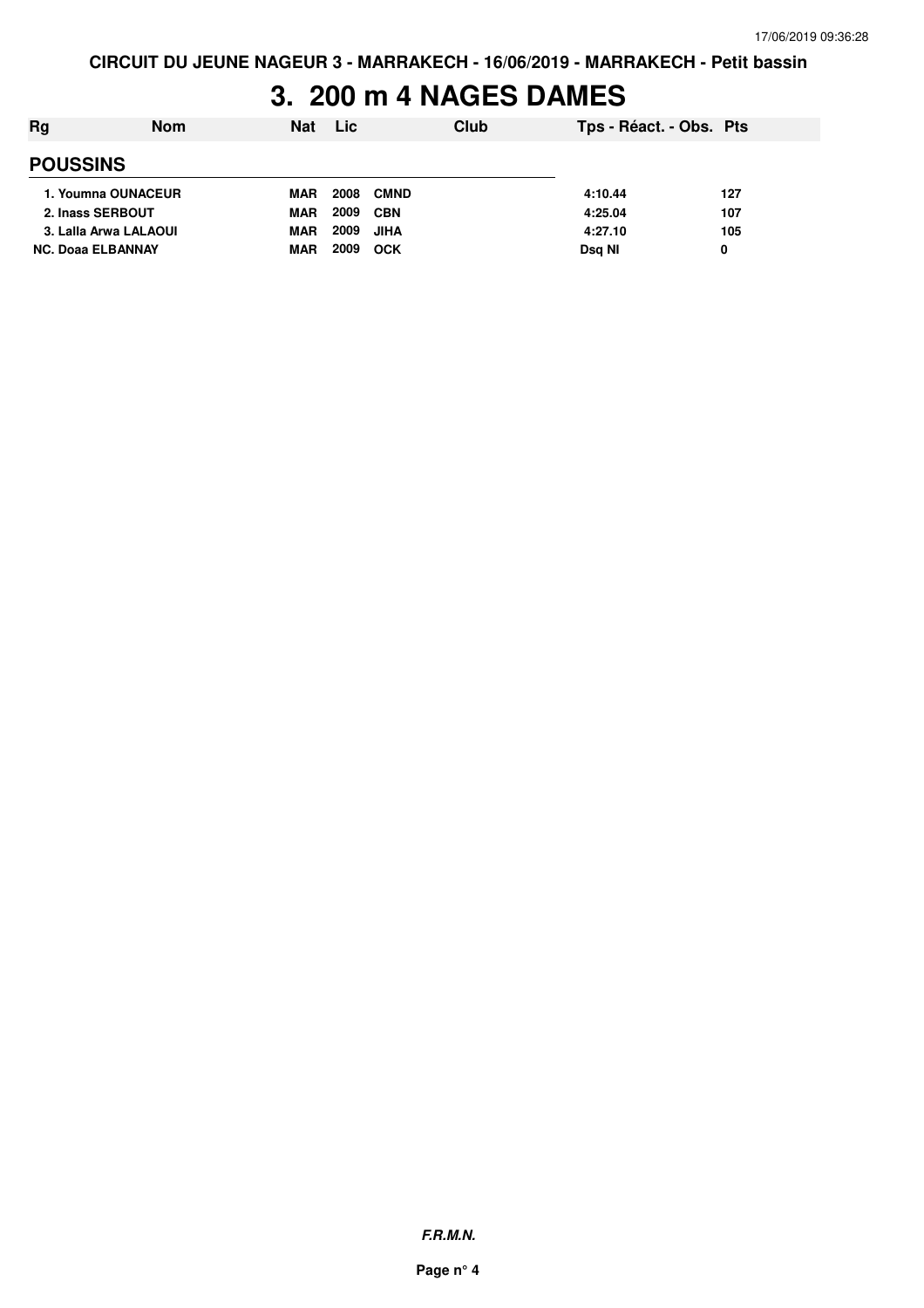## **4. 200 m 4 NAGES MESSIEURS**

| Rg                        | <b>Nom</b>                  | <b>Nat</b> | <b>Lic</b> | Club        | Tps - Réact. - Obs. Pts |     |
|---------------------------|-----------------------------|------------|------------|-------------|-------------------------|-----|
| <b>POUSSINS</b>           |                             |            |            |             |                         |     |
|                           | 1. Mohamed Adam BERRAHOO    | <b>MAR</b> | 2008       | <b>JIHA</b> | 3:14.10                 | 204 |
|                           | 2. Yahya Rayane NORDINE     | <b>MAR</b> | 2008       | <b>OCK</b>  | 3:23.97                 | 176 |
| 3. Ilias ZAYANE           |                             | <b>MAR</b> | 2008       | <b>JIHA</b> | 3:28.86                 | 164 |
| 4. Adam RACHID            |                             | <b>MAR</b> | 2008       | <b>JIHA</b> | 3:45.00                 | 131 |
| 5. Amer ELHAMIL           |                             | <b>MAR</b> | 2009       | JIHA        | 3:49.98                 | 122 |
| 6. Walid CHAYED           |                             | <b>MAR</b> | 2009       | <b>JIHA</b> | 3:52.00                 | 119 |
|                           | 7. Samy AHNAKACH            | <b>MAR</b> | 2009       | JIHA        | 3:59.77                 | 108 |
| <b>NC. Iyad BOUROU</b>    |                             | <b>MAR</b> | 2008       | <b>OCS</b>  | <b>\bandon</b>          | 0   |
| <b>NC. Rayane TRAIDI</b>  |                             | <b>MAR</b> | 2009       | <b>OCK</b>  | Dsg NI                  | 0   |
|                           | <b>NC. Mohamed YOUSFANI</b> | <b>MAR</b> | 2009       | <b>OCK</b>  | Dsg NI                  | 0   |
| <b>NC. Taha EL HACIDI</b> |                             | <b>MAR</b> | 2009       | <b>JIHA</b> | Dsg NI                  | 0   |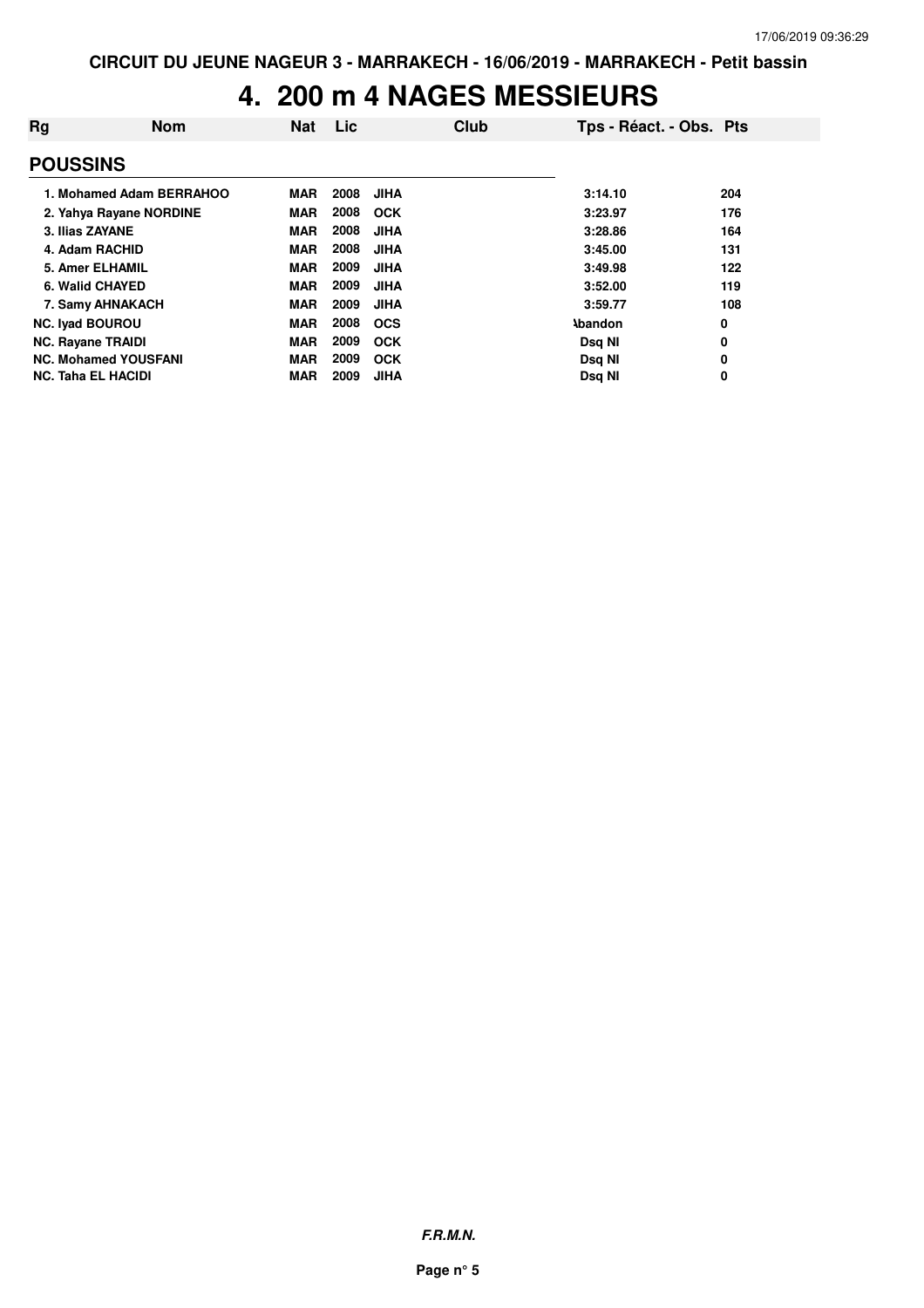### **5. 50 m BRASSE DAMES**

| Rg | Nom                          | <b>Nat</b> | Lic  | <b>Club</b>   | Tps - Réact. - Obs. Pts |     |
|----|------------------------------|------------|------|---------------|-------------------------|-----|
|    | <b>POUSSINS</b>              |            |      |               |                         |     |
|    | 1. Asmae KADIMI              | <b>MAR</b> | 2008 | <b>CMND</b>   | 51.08                   | 199 |
|    | 2. Aya OUTALEB               | <b>MAR</b> | 2009 | <b>ASAMIN</b> | 51.98                   | 189 |
|    | 3. Nohaila LAKHOUIL          | <b>MAR</b> | 2008 | <b>JIHA</b>   | 52.98                   | 178 |
|    | 4. Hajar MOUBAL              | <b>MAR</b> | 2009 | <b>ASAMIN</b> | 53.13                   | 177 |
|    | <b>4. Fatima SILVA PINTO</b> | <b>MAR</b> | 2009 | <b>ASAMIN</b> | 53.13                   | 177 |
|    | 6. Yasmine QUANANE           | <b>MAR</b> | 2009 | <b>JIHA</b>   | 53.85                   | 170 |
|    | 7. Yasmine ED DRIEF          | <b>MAR</b> | 2008 | <b>KACM</b>   | 54.31                   | 165 |
|    | 8. Walae ELHAZZAZI           | <b>MAR</b> | 2008 | <b>ASNS</b>   | 54.67                   | 162 |
|    | 9. Inasse BENLAMINE          | <b>MAR</b> | 2008 | <b>ASNS</b>   | 57.16                   | 142 |
|    | <b>10. Inass SERBOUT</b>     | <b>MAR</b> | 2009 | <b>CBN</b>    | 57.99                   | 136 |
|    | 11. Aya DRIBI ALAOUI         | <b>MAR</b> | 2008 | <b>ASNS</b>   | 59.02                   | 129 |
|    | 12. Ibtissam BOURAS          | <b>MAR</b> | 2008 | <b>ASAMIN</b> | 59.53                   | 125 |
|    | 13. Doaa IZEM                | <b>MAR</b> | 2009 | <b>ASAMIN</b> | 1:01.42                 | 114 |
|    | 14. Ikram HINDI              | <b>MAR</b> | 2008 | <b>CMND</b>   | 1:01.83                 | 112 |
|    | 15. Lina NOURI               | <b>MAR</b> | 2008 | <b>ASAMIN</b> | 1:02.00                 | 111 |
|    | <b>16. Hafsa EL GHOUATE</b>  | <b>MAR</b> | 2009 | <b>CBN</b>    | 1:04.04                 | 101 |
|    | 17. Arwa AIT BAJJA           | <b>MAR</b> | 2009 | <b>CBN</b>    | 1:06.19                 | 91  |
|    | <b>18. Marwa KADDOURI</b>    | <b>MAR</b> | 2009 | <b>CBN</b>    | 1:09.31                 | 79  |
|    | 19. Lina AKEDDAR             | <b>MAR</b> | 2008 | <b>KACM</b>   | 1:13.70                 | 66  |
|    | 20. Joumana KHORSI           | <b>MAR</b> | 2009 | <b>ASNS</b>   | 1:15.37                 | 62  |
|    | 21. Chaimae ZERHOUNI         | <b>MAR</b> | 2008 | <b>CBN</b>    | 1:17.47                 | 57  |
|    | <b>NC. Sara TABIT</b>        | <b>MAR</b> | 2009 | <b>ASAMIN</b> | Dsq VI                  | 0   |
|    | <b>NC. Nada BOUFOUCHK</b>    | <b>MAR</b> | 2008 | <b>CMND</b>   | Dsq NI                  | 0   |
|    | <b>NC. Imane ECHEMMAKH</b>   | <b>MAR</b> | 2009 | <b>KACM</b>   | Dsq NI                  | 0   |
|    | <b>NC. Lina TEMRY</b>        | <b>MAR</b> | 2008 | <b>OCS</b>    | Dsq NI                  | 0   |
|    | <b>AVENIR 1</b>              |            |      |               |                         |     |
|    | 1. Manar ELOUSDI             | <b>MAR</b> | 2010 | <b>JIHA</b>   | 56.97                   | 143 |
|    | 1. Nada LAAMOURI             | <b>MAR</b> | 2010 | <b>JIHA</b>   | 56.97                   | 143 |
|    | 3. Fatima Ezzahra SOUHJOUD   | <b>MAR</b> | 2010 | <b>JIHA</b>   | 1:04.70                 | 98  |
|    | 4. Hosna MAKROUMI            | <b>MAR</b> | 2010 | <b>JIHA</b>   | 1:10.96                 | 74  |
|    | 5. Imane AIT TGHALLINE       | <b>MAR</b> | 2010 | <b>JIHA</b>   | 1:15.75                 | 61  |
|    | <b>AVENIR 2</b>              |            |      |               |                         |     |
|    | 1. Yasmine EL KADIRI         | <b>MAR</b> | 2011 | <b>ASAMIN</b> | 1:12.88                 | 68  |
|    | 2. Nada EL MOUMI             | <b>MAR</b> | 2011 | <b>JIHA</b>   | 1:22.35                 | 47  |
|    | 3. Lala Syrine LALAOUI       | <b>MAR</b> | 2011 | <b>JIHA</b>   | 1:48.66                 | 20  |
|    | <b>NC. Zohra LOUKILI</b>     | <b>MAR</b> | 2011 | <b>JIHA</b>   | Dsq VI                  | 0   |
|    | <b>NC. Narjis EL KADIRI</b>  | <b>MAR</b> | 2011 | <b>ASAMIN</b> | Dsq NI                  | 0   |
|    |                              |            |      |               |                         |     |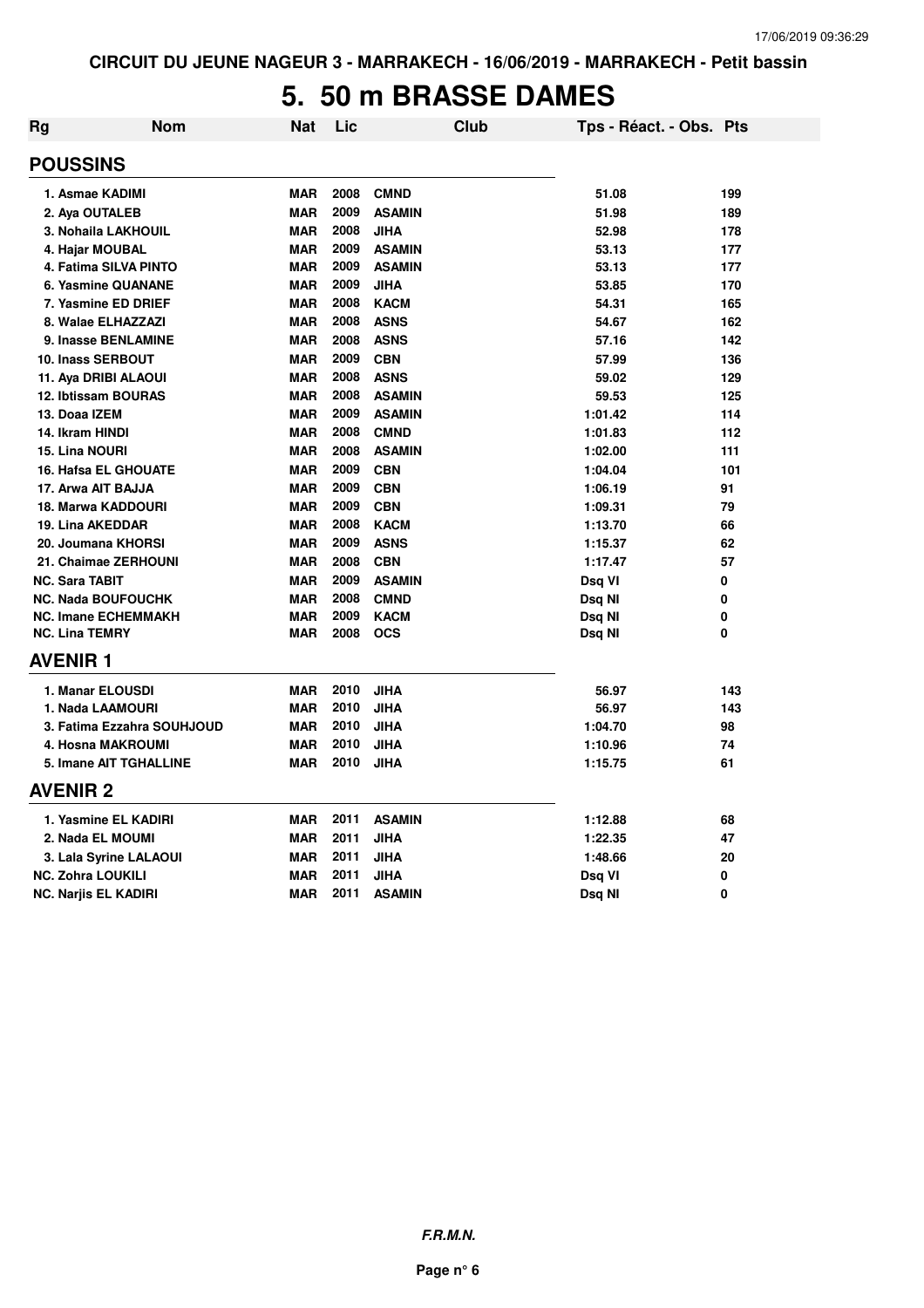## **6. 50 m BRASSE MESSIEURS**

| Rg | <b>Nom</b>                      | <b>Nat</b> | Lic  |               | Club | Tps - Réact. - Obs. Pts |     |
|----|---------------------------------|------------|------|---------------|------|-------------------------|-----|
|    | <b>POUSSINS</b>                 |            |      |               |      |                         |     |
|    | 1. Karim EL KADIRI              | <b>MAR</b> | 2008 | <b>ASAMIN</b> |      | 50.06                   | 151 |
|    | 2. Oussama AIT MOULAY           | <b>MAR</b> | 2008 | <b>ASNS</b>   |      | 52.25                   | 133 |
|    | 3. Reda ERROUKHOU               | <b>MAR</b> | 2009 | <b>CMND</b>   |      | 55.65                   | 110 |
|    | 4. Adam AIT MTAI                | <b>MAR</b> | 2008 | <b>CBN</b>    |      | 56.56                   | 104 |
|    | 5. Samy AHNAKACH                | <b>MAR</b> | 2009 | <b>JIHA</b>   |      | 56.80                   | 103 |
|    | 6. Ahmed Sami EL YOUSSOFI       | <b>MAR</b> | 2009 | <b>OCS</b>    |      | 56.97                   | 102 |
|    | 7. Adam RACHID                  | <b>MAR</b> | 2008 | <b>JIHA</b>   |      | 57.09                   | 101 |
|    | 8. Rami LAABIED                 | <b>MAR</b> | 2008 | <b>CMND</b>   |      | 57.15                   | 101 |
|    | 9. Mohamed Amine ZEGOUMOU       | <b>MAR</b> | 2008 | <b>OCK</b>    |      | 57.71                   | 98  |
|    | 10. Ouadie ZIDANI               | <b>MAR</b> | 2008 | <b>ASAMIN</b> |      | 58.70                   | 93  |
|    | 11. Tamim SOUITI                | <b>MAR</b> | 2008 | <b>CMND</b>   |      | 59.71                   | 89  |
|    | 12. Badreddine HAMAS            | <b>MAR</b> | 2008 | <b>CBN</b>    |      | 1:00.16                 | 87  |
|    | 13. Rida SOUHAIB                | MAR        | 2008 | <b>CMND</b>   |      | 1:00.40                 | 86  |
|    | 14. Taha EL HACIDI              | MAR        | 2009 | <b>JIHA</b>   |      | 1:02.28                 | 78  |
|    | <b>15. Younes KEROUAOUI</b>     | MAR        | 2009 | <b>OCS</b>    |      | 1:05.17                 | 68  |
|    | 16. Nassime DADDA               | MAR        | 2008 | <b>JIHA</b>   |      | 1:05.64                 | 67  |
|    | 17. Abdollah MESAOUDI           | <b>MAR</b> | 2009 | <b>JIHA</b>   |      | 1:06.69                 | 63  |
|    | 18. Adam BELQANI                | <b>MAR</b> | 2009 | <b>JIHA</b>   |      | 1:08.97                 | 57  |
|    | <b>19. Mohammed Nour TOUJNI</b> | <b>MAR</b> | 2008 | <b>ASNS</b>   |      | 1:10.10                 | 55  |
|    | 20. Yassine AARAFA              | <b>MAR</b> | 2009 | <b>ASNS</b>   |      | 1:13.83                 | 47  |
|    | 21. Mohamed Amine CHEKKAR       | <b>MAR</b> | 2008 | <b>JIHA</b>   |      | 1:18.95                 | 38  |
|    | 22. Elsayed Abbas FADI          | <b>MAR</b> | 2008 | <b>JIHA</b>   |      | 1:20.17                 | 36  |
|    | 23. Adam ESSIHI                 | <b>MAR</b> | 2009 | <b>CBN</b>    |      | 1:34.76                 | 22  |
|    | <b>NC. Hamza HACHAD</b>         | <b>MAR</b> | 2009 | <b>KACM</b>   |      | Dsq NI                  | 0   |
|    | <b>AVENIR1</b>                  |            |      |               |      |                         |     |
|    | 1. Taha DIANE                   | <b>MAR</b> | 2010 | <b>ASAMIN</b> |      | 53.24                   | 125 |
|    | 2. Jad Imrane OURTANE           | <b>MAR</b> | 2010 | <b>CMND</b>   |      | 58.10                   | 96  |
|    | 3. Aymane Khaled AIT ABBAS      | MAR        | 2010 | <b>JIHA</b>   |      | 1:04.04                 | 72  |
|    | 4. Yahya ELHAZZAZI              | <b>MAR</b> | 2010 | <b>ASNS</b>   |      | 1:14.16                 | 46  |
|    | 5. Ahmed Yahya SABER            | <b>MAR</b> | 2010 | <b>CBN</b>    |      | 1:20.36                 | 36  |
|    | 6. Sohaib EL HORCHI             | MAR        | 2010 | <b>ASNS</b>   |      | 1:24.84                 | 31  |
|    | <b>NC. Mohamed Amine LOUNE</b>  | <b>MAR</b> | 2010 | <b>ASNS</b>   |      | Frf n.d.                |     |
|    | <b>NC. Adnane HASSANI</b>       | <b>MAR</b> | 2010 | <b>ASNS</b>   |      | Dsq NI                  | 0   |
|    | <b>NC. Taha LATATNI</b>         | MAR        | 2010 | <b>JIHA</b>   |      | Dsq NI                  | 0   |
|    | <b>NC. Idriss LALAOUI</b>       | MAR        | 2010 | <b>JIHA</b>   |      | Dsq NI                  | 0   |
|    | <b>AVENIR 2</b>                 |            |      |               |      |                         |     |
|    | 1. Hassan KEROUAOUI             | MAR        | 2011 | <b>OCS</b>    |      | 1:02.26                 | 78  |
|    | 2. Mohamed Amine ZAHIDI         | <b>MAR</b> | 2011 | <b>JIHA</b>   |      | 1:09.99                 | 55  |
|    | 3. Youssef EL KHOULAKI          | <b>MAR</b> | 2011 | <b>JIHA</b>   |      | 1:11.75                 | 51  |
|    | NC. Omar KADIMI                 | <b>MAR</b> | 2011 | <b>CMND</b>   |      | Dsq VI                  | 0   |
|    | NC. Mohamed Rida KHARBOUCHE     | <b>MAR</b> | 2011 | <b>ASAMIN</b> |      | Dsq NI                  | 0   |
|    | NC. Taha MABROUK                | <b>MAR</b> | 2012 | JIHA          |      | Dsq NI                  | 0   |
|    | <b>NC. Ilyas TAJNARI</b>        | MAR        | 2011 | <b>JIHA</b>   |      | Dsq NI                  | 0   |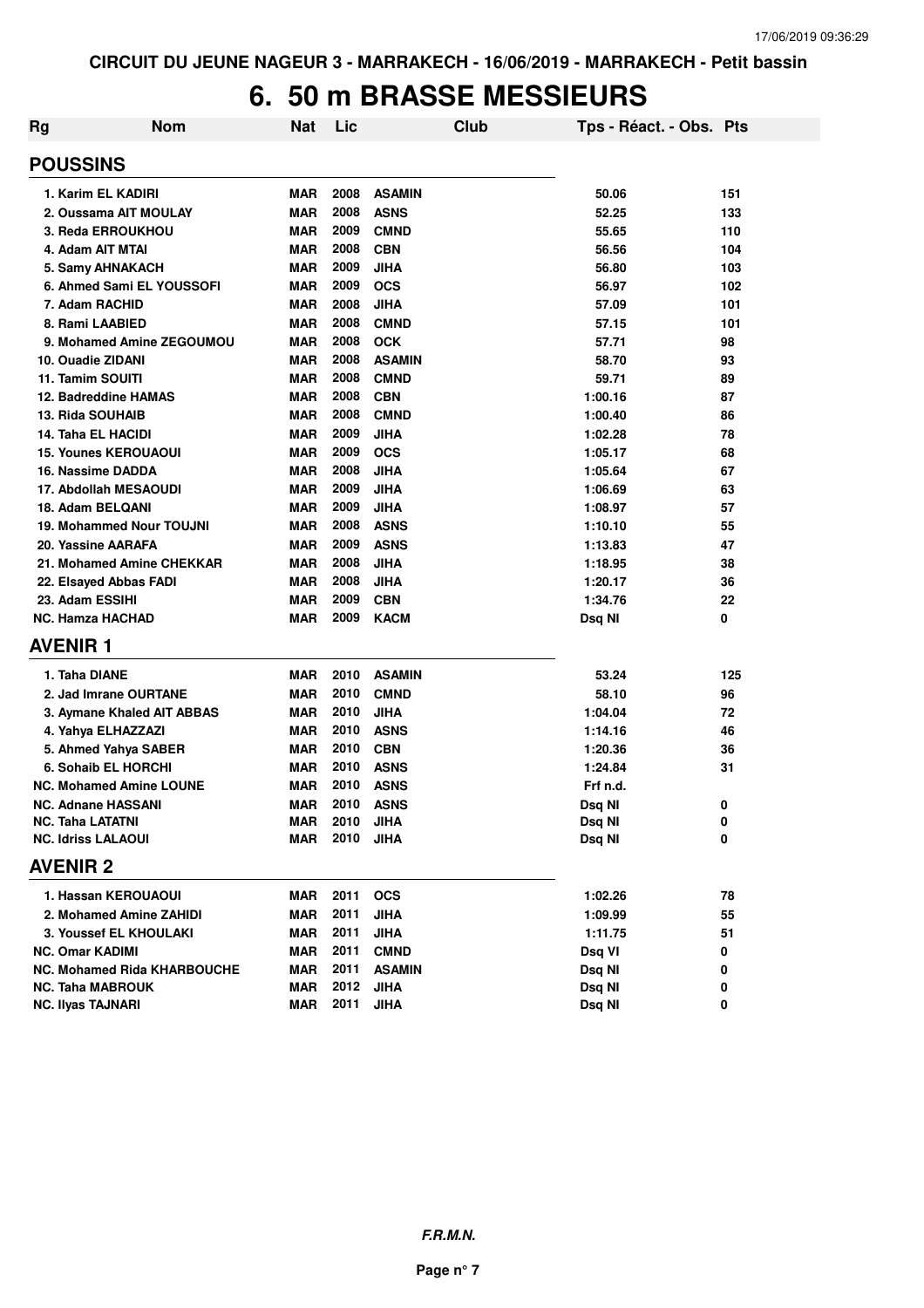# **7. 4 x 50 m NAGE LIBRE DAMES**

| Rg              | <b>Nom</b>              | <b>Nat</b> | <b>Lic</b> | Club        | Tps - Réact. - Obs. Pts |     |
|-----------------|-------------------------|------------|------------|-------------|-------------------------|-----|
| <b>POUSSINS</b> |                         |            |            |             |                         |     |
|                 | 1. Lala Syrine LALAOUI  | MAR        | 2011       | <b>JIHA</b> | 2:57.05                 | 170 |
|                 | Ava EL HAJJA            | <b>MAR</b> | 2008       | <b>JIHA</b> |                         | 170 |
|                 | <b>Yasmine QUANANE</b>  | <b>MAR</b> | 2009       | <b>JIHA</b> |                         | 170 |
|                 | <b>Nohaila LAKHOUIL</b> | <b>MAR</b> | 2008       | <b>JIHA</b> |                         | 170 |
|                 | 2. Inasse BENLAMINE     | <b>MAR</b> | 2008       | <b>ASNS</b> | 2:57.59                 | 169 |
|                 | Joumana KHORSI          | <b>MAR</b> | 2009       | <b>ASNS</b> |                         | 169 |
|                 | <b>Walae ELHAZZAZI</b>  | <b>MAR</b> | 2008       | <b>ASNS</b> |                         | 169 |
|                 | Aya DRIBI ALAOUI        | <b>MAR</b> | 2008       | <b>ASNS</b> |                         | 169 |
|                 |                         |            |            |             |                         |     |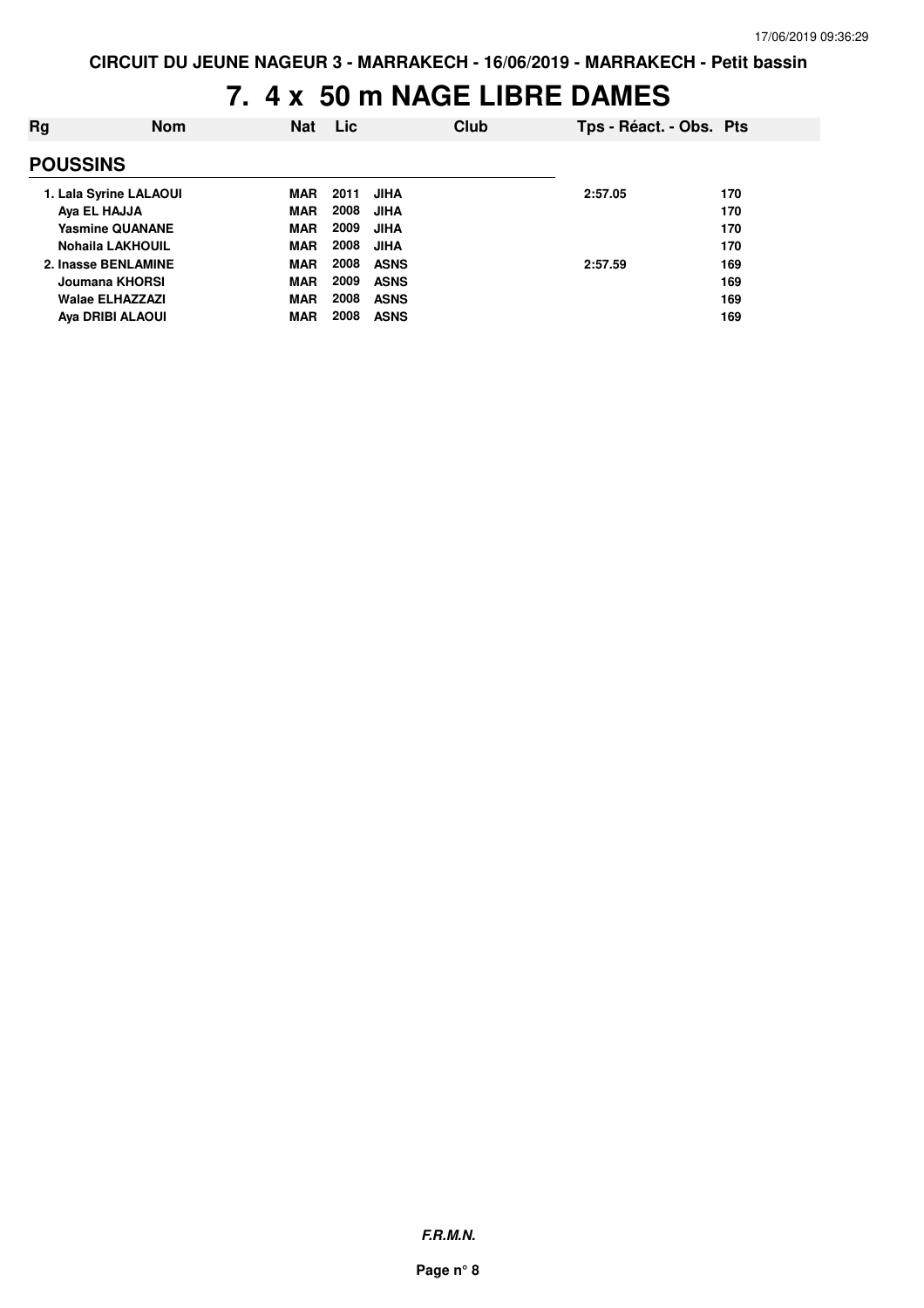# **8. 4 x 50 m NAGE LIBRE MESSIEURS**

| Rg              | <b>Nom</b>                   | <b>Nat</b> | Lic  |             | Club | Tps - Réact. - Obs. Pts |     |
|-----------------|------------------------------|------------|------|-------------|------|-------------------------|-----|
| <b>POUSSINS</b> |                              |            |      |             |      |                         |     |
|                 | 1. Samy AHNAKACH             | <b>MAR</b> | 2009 | <b>JIHA</b> |      | 2:34.95                 | 170 |
|                 | <b>Ilyas ASSAKTI</b>         | <b>MAR</b> | 2008 | <b>JIHA</b> |      |                         | 170 |
|                 | <b>Adam BELQANI</b>          | <b>MAR</b> | 2009 | <b>JIHA</b> |      |                         | 170 |
|                 | <b>Mohamed Adam BERRAHOO</b> | <b>MAR</b> | 2008 | <b>JIHA</b> |      |                         | 170 |
|                 | 2. Reda ERROUKHOU            | <b>MAR</b> | 2009 | <b>CMND</b> |      | 2:56.63                 | 114 |
|                 | <b>Rami LAABIED</b>          | <b>MAR</b> | 2008 | <b>CMND</b> |      |                         | 114 |
|                 | <b>Badr BOUCHIKHA</b>        | <b>MAR</b> | 2008 | <b>CMND</b> |      |                         | 114 |
|                 | Ali IDRISSI KHALDI           | <b>MAR</b> | 2009 | <b>CMND</b> |      |                         | 114 |
|                 | 3. Rayane TRAIDI             | <b>MAR</b> | 2009 | <b>OCK</b>  |      | 3:05.31                 | 99  |
|                 | <b>Younes ZOUBIR</b>         | <b>MAR</b> | 2009 | <b>OCK</b>  |      |                         | 99  |
|                 | <b>Mohamed Yahia NADRI</b>   | <b>MAR</b> | 2008 | <b>OCK</b>  |      |                         | 99  |
|                 | <b>Adam TOUNZI</b>           | <b>MAR</b> | 2008 | <b>OCK</b>  |      |                         | 99  |
|                 | <b>NC. Adam AIT MTAI</b>     | <b>MAR</b> | 2008 | <b>CBN</b>  |      | Dsq FD                  | 0   |
|                 | <b>Adam ESSIHI</b>           | <b>MAR</b> | 2009 | <b>CBN</b>  |      |                         | 0   |
|                 | <b>Badreddine HAMAS</b>      | <b>MAR</b> | 2008 | <b>CBN</b>  |      |                         | 0   |
|                 | <b>Ziad LACHHAB</b>          | <b>MAR</b> | 2009 | <b>CBN</b>  |      |                         | 0   |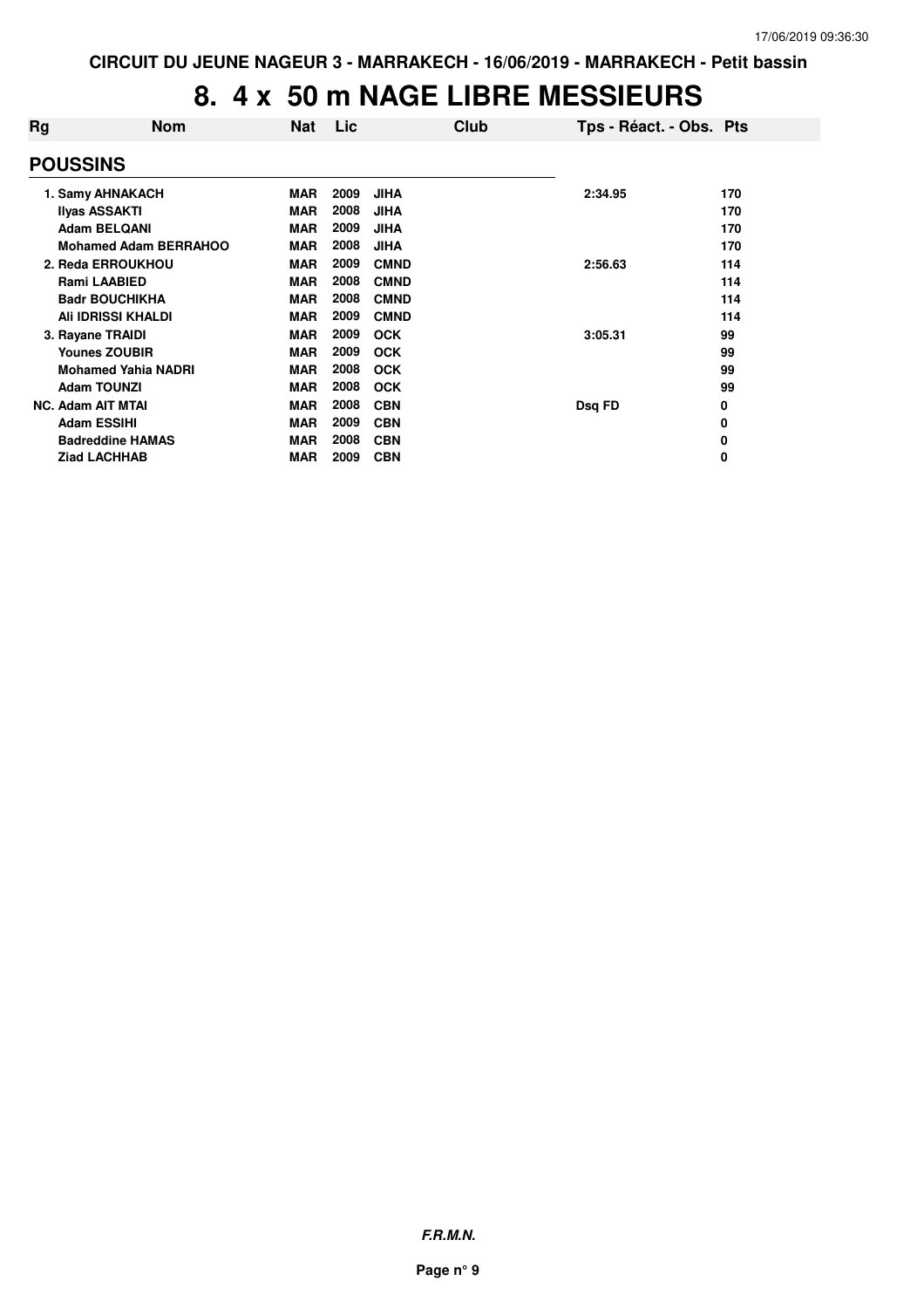# **9. 200 m NAGE LIBRE MESSIEURS**

| Rg              | <b>Nom</b>                  | Nat        | Lic  | Club        | Tps - Réact. - Obs. Pts |     |
|-----------------|-----------------------------|------------|------|-------------|-------------------------|-----|
| <b>POUSSINS</b> |                             |            |      |             |                         |     |
|                 | 1. Yahya Rayane NORDINE     | <b>MAR</b> | 2008 | <b>OCK</b>  | 3:00.59                 | 180 |
|                 | 2. Ziad BOUCHIKHA           | <b>MAR</b> | 2009 | <b>CMND</b> | 3:04.07                 | 170 |
|                 | 3. Mohammed BKHIBKHI        | <b>MAR</b> | 2008 | <b>CMND</b> | 3:05.55                 | 166 |
|                 | <b>4. Amer ELHAMIL</b>      | <b>MAR</b> | 2009 | <b>JIHA</b> | 3:19.42                 | 133 |
|                 | 5. Mohamed YOUSFANI         | <b>MAR</b> | 2009 | <b>OCK</b>  | 3:20.71                 | 131 |
|                 | 6. Adam RACHID              | <b>MAR</b> | 2008 | <b>JIHA</b> | 3:21.58                 | 129 |
|                 | 7. Oussama AIT MOULAY       | <b>MAR</b> | 2008 | <b>ASNS</b> | 3:23.47                 | 125 |
|                 | 8. Islam LAKHDAR            | <b>MAR</b> | 2009 | <b>KACM</b> | 3:24.08                 | 124 |
|                 | 9. Badr BOUCHIKHA           | <b>MAR</b> | 2008 | <b>CMND</b> | 3:27.26                 | 119 |
|                 | 10. Rayane TRAIDI           | <b>MAR</b> | 2009 | <b>OCK</b>  | 3:30.08                 | 114 |
|                 | 11. Tamim SOUITI            | <b>MAR</b> | 2008 | <b>CMND</b> | 3:34.67                 | 107 |
|                 | <b>12. Ayoub GOUMGHAR</b>   | <b>MAR</b> | 2008 | <b>CMND</b> | 3:41.23                 | 98  |
|                 | 13. Ivad BOUROU             | <b>MAR</b> | 2008 | <b>OCS</b>  | 3:45.27                 | 92  |
|                 | 14. Ahmed Sami EL YOUSSOFI  | <b>MAR</b> | 2009 | <b>OCS</b>  | 3:50.06                 | 87  |
|                 | 15. Adam TOUNZI             | <b>MAR</b> | 2008 | <b>OCK</b>  | 3:55.36                 | 81  |
|                 | 16. Hamza NAFR              | <b>MAR</b> | 2008 | <b>OCK</b>  | 3:55.88                 | 80  |
|                 | 17. Younes ZOUBIR           | <b>MAR</b> | 2009 | <b>OCK</b>  | 4:00.45                 | 76  |
|                 | 18. Baraa KAYED             | <b>MAR</b> | 2009 | <b>CMND</b> | 4:00.86                 | 75  |
|                 | 19. Mohamed Amine ZEGOUMOU  | <b>MAR</b> | 2008 | <b>OCK</b>  | 4:07.91                 | 69  |
|                 | 20. Badreddine HAMAS        | <b>MAR</b> | 2008 | <b>CBN</b>  | 4:43.52                 | 46  |
|                 | <b>NC. Yahya EL OUAHABI</b> | <b>MAR</b> | 2009 | <b>CMND</b> | Frf n.d.                |     |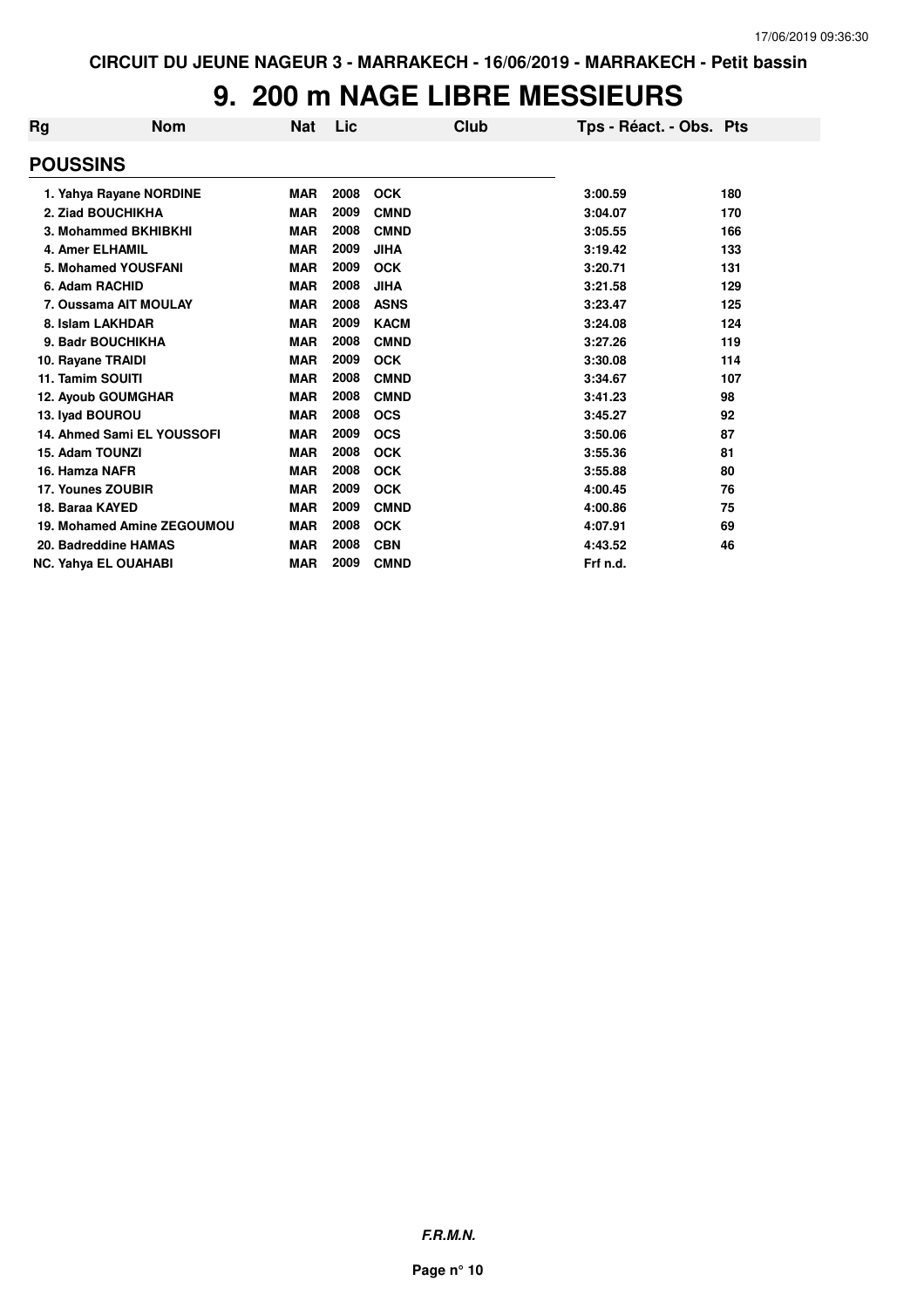### **10. 200 m NAGE LIBRE DAMES**

| Rg                 | <b>Nom</b>             | <b>Nat</b> | Lic  | Club        | Tps - Réact. - Obs. Pts |     |
|--------------------|------------------------|------------|------|-------------|-------------------------|-----|
| <b>POUSSINS</b>    |                        |            |      |             |                         |     |
|                    | 1. Doaa ELBANNAY       | <b>MAR</b> | 2009 | <b>OCK</b>  | 3:13.59                 | 198 |
|                    | 2. Yasmine ED DRIEF    | <b>MAR</b> | 2008 | <b>KACM</b> | 3:14.13                 | 197 |
| 3. Asmae KADIMI    |                        | <b>MAR</b> | 2008 | <b>CMND</b> | 3:27.75                 | 160 |
|                    | 4. Nohaila LAKHOUIL    | <b>MAR</b> | 2008 | <b>JIHA</b> | 3:34.63                 | 145 |
|                    | 5. Aya DRIBI ALAOUI    | <b>MAR</b> | 2008 | <b>ASNS</b> | 3:40.00                 | 135 |
|                    | 6. Youmna OUNACEUR     | <b>MAR</b> | 2008 | <b>CMND</b> | 3:49.28                 | 119 |
| 7. Inass SERBOUT   |                        | <b>MAR</b> | 2009 | <b>CBN</b>  | 3:51.52                 | 116 |
|                    | 8. Walae ELHAZZAZI     | <b>MAR</b> | 2008 | <b>ASNS</b> | 3:51.62                 | 116 |
|                    | 9. Nada BOUFOUCHK      | <b>MAR</b> | 2008 | <b>CMND</b> | 4:01.73                 | 102 |
|                    | 10. Hafsa EL GHOUATE   | <b>MAR</b> | 2009 | <b>CBN</b>  | 4:15.55                 | 86  |
|                    | 11. Lalla Arwa LALAOUI | <b>MAR</b> | 2009 | <b>JIHA</b> | 4:19.47                 | 82  |
| 12. Arwa AIT BAJJA |                        | <b>MAR</b> | 2009 | <b>CBN</b>  | 4:33.21                 | 70  |

**F.R.M.N.**

**Page n° 11**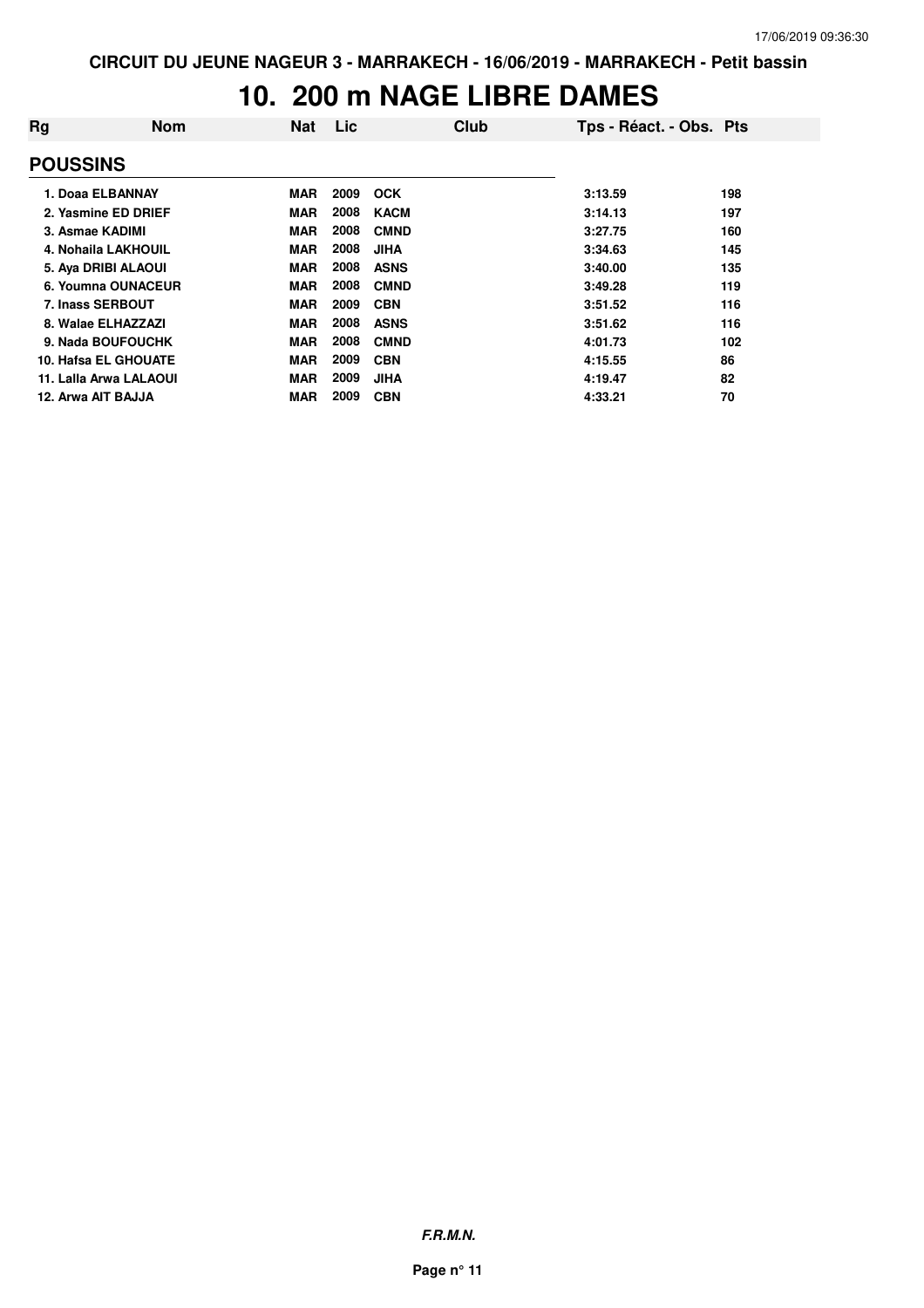# **11. 50 m DOS MESSIEURS**

| Rg | <b>Nom</b>                         | <b>Nat</b> | Lic  | Club          | Tps - Réact. - Obs. Pts |     |
|----|------------------------------------|------------|------|---------------|-------------------------|-----|
|    | <b>POUSSINS</b>                    |            |      |               |                         |     |
|    | 1. Mohamed Adam BERRAHOO           | MAR        | 2008 | <b>JIHA</b>   | 40.90                   | 203 |
|    | 2. Ilias ZAYANE                    | <b>MAR</b> | 2008 | <b>JIHA</b>   | 42.87                   | 176 |
|    | 3. Karim EL KADIRI                 | <b>MAR</b> | 2008 | <b>ASAMIN</b> | 43.10                   | 173 |
|    | 4. Islam LAKHDAR                   | <b>MAR</b> | 2009 | <b>KACM</b>   | 46.26                   | 140 |
|    | 5. Ouadie ZIDANI                   | <b>MAR</b> | 2008 | <b>ASAMIN</b> | 47.22                   | 131 |
|    | 6. Hamza NAFR                      | <b>MAR</b> | 2008 | <b>OCK</b>    | 49.40                   | 115 |
|    | 7. Mohammed BKHIBKHI               | <b>MAR</b> | 2008 | <b>CMND</b>   | 49.61                   | 113 |
|    | 8. Walid CHAYED                    | <b>MAR</b> | 2009 | <b>JIHA</b>   | 50.64                   | 107 |
|    | 9. Rayane MABROUK                  | <b>MAR</b> | 2009 | <b>JIHA</b>   | 52.25                   | 97  |
|    | 10. Younes ZOUBIR                  | MAR        | 2009 | <b>OCK</b>    | 54.19                   | 87  |
|    | 11. Abdollah MESAOUDI              | <b>MAR</b> | 2009 | JIHA          | 55.15                   | 82  |
|    | 12. Rami LAABIED                   | <b>MAR</b> | 2008 | <b>CMND</b>   | 55.80                   | 79  |
|    | 13. Abdollah LALAOUI               | <b>MAR</b> | 2009 | <b>JIHA</b>   | 56.45                   | 77  |
|    | 14. Anas TAGART                    | <b>MAR</b> | 2009 | JIHA          | 57.13                   | 74  |
|    | 15. Ahmed Sami EL YOUSSOFI         | MAR        | 2009 | <b>OCS</b>    | 58.41                   | 69  |
|    | 16. Hamza HACHAD                   | <b>MAR</b> | 2009 | <b>KACM</b>   | 59.86                   | 64  |
|    | <b>17. Badr BOUCHIKHA</b>          | <b>MAR</b> | 2008 | <b>CMND</b>   | 1:00.22                 | 63  |
|    | 18. Adam BELQANI                   | <b>MAR</b> | 2009 | <b>JIHA</b>   | 1:01.40                 | 60  |
|    | 19. Adam AIT MTAI                  | <b>MAR</b> | 2008 | <b>CBN</b>    | 1:02.48                 | 56  |
|    | 20. Mohammed Nour TOUJNI           | <b>MAR</b> | 2008 | <b>ASNS</b>   | 1:02.55                 | 56  |
|    | 21. Younes KEROUAOUI               | <b>MAR</b> | 2009 | <b>OCS</b>    | 1:06.25                 | 47  |
|    | 22. Yassine AARAFA                 | <b>MAR</b> | 2009 | <b>ASNS</b>   | 1:08.52                 | 43  |
|    | <b>NC. Ismail BELHAJ</b>           | <b>MAR</b> | 2009 | <b>CMND</b>   | Frf n.d.                |     |
|    | <b>NC. Adam DIYANE</b>             | <b>MAR</b> | 2008 | <b>JIHA</b>   | Frf n.d.                |     |
|    | NC. Ali IDRISSI KHALDI             | <b>MAR</b> | 2009 | <b>CMND</b>   | Dsq NI                  | 0   |
|    | <b>NC. Rida SOUHAIB</b>            | <b>MAR</b> | 2008 | <b>CMND</b>   | Dsq NI                  | 0   |
|    | <b>NC. Adam TOUNZI</b>             | <b>MAR</b> | 2008 | <b>OCK</b>    | Dsq NI                  | 0   |
|    | <b>NC. Iyad BOUROU</b>             | <b>MAR</b> | 2008 | <b>OCS</b>    | Dsq NI                  | 0   |
|    | <b>AVENIR1</b>                     |            |      |               |                         |     |
|    | 1. Elmehdi ELKHOMSI                | <b>MAR</b> | 2010 | <b>CKM</b>    | 48.69                   | 120 |
|    | 2. Yassir HADRI                    | <b>MAR</b> | 2010 | <b>CMND</b>   | 49.38                   | 115 |
|    | 3. Imam DAOUAH                     | <b>MAR</b> | 2010 | <b>ASAMIN</b> | 50.42                   | 108 |
|    | 4. Ziad LAMZOUGUI                  | <b>MAR</b> | 2010 | JIHA          | 54.28                   | 86  |
|    | 5. Anass ELHAMIDI                  | <b>MAR</b> | 2010 | <b>CMND</b>   | 55.45                   | 81  |
|    | 6. Idriss LALAOUI                  | MAR        | 2010 | <b>JIHA</b>   | 56.58                   | 76  |
|    | 7. Yassine OUARMASSI               | MAR        | 2010 | <b>JIHA</b>   | 56.88                   | 75  |
|    | 8. Aymane Khaled AIT ABBAS         | MAR        | 2010 | <b>JIHA</b>   | 58.06                   | 71  |
|    | 9. Youness EL BOUKHARI             | MAR        | 2010 | <b>JIHA</b>   | 1:01.16                 | 60  |
|    |                                    | MAR        | 2010 | <b>ASAMIN</b> |                         | 58  |
|    | 10. Elyes FAHI<br>11. Taha LATATNI | MAR        | 2010 | <b>JIHA</b>   | 1:01.98                 | 55  |
|    |                                    | MAR        | 2010 | <b>KACM</b>   | 1:03.03<br>Frf n.d.     |     |
|    | <b>NC. Yahya CHAKIB</b>            |            |      |               |                         |     |
|    | <b>AVENIR 2</b>                    |            |      |               |                         |     |
|    | 1. Amine AITELMADBOUH              | MAR        | 2011 | <b>JIHA</b>   | 56.38                   | 77  |
|    | 2. Taha MABROUK                    | MAR        | 2012 | <b>JIHA</b>   | 59.40                   | 66  |
|    | <b>3. Ali BOUHMALA</b>             | MAR        | 2011 | <b>JIHA</b>   | 1:02.70                 | 56  |
|    | 4. Youssef EL KHOULAKI             | MAR        | 2011 | <b>JIHA</b>   | 1:02.96                 | 55  |
|    | 5. Mohamed Amine ZAHIDI            | MAR        | 2011 | <b>JIHA</b>   | 1:05.88                 | 48  |
|    | <b>NC. Zyad ZEKRITI</b>            | MAR        | 2011 | <b>JIHA</b>   | Frf n.d.                |     |
|    | <b>NC. Younes KADIMI</b>           | MAR        | 2011 | <b>CMND</b>   | Dsq NI                  | 0   |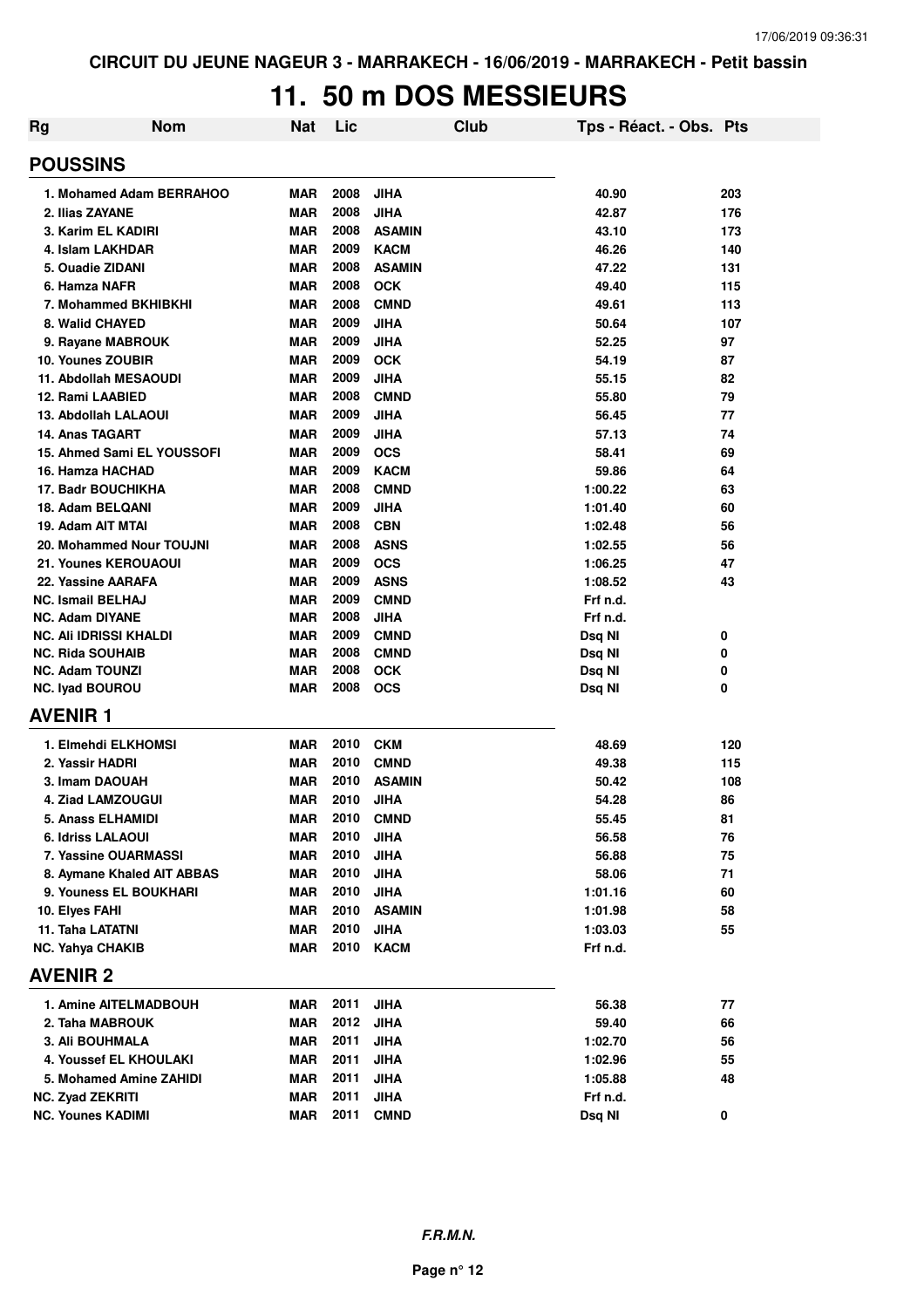### **12. 50 m DOS DAMES**

| <b>Rg</b>                       | <b>Nom</b> | <b>Nat</b> | Lic  | <b>Club</b>   | Tps - Réact. - Obs. Pts |     |
|---------------------------------|------------|------------|------|---------------|-------------------------|-----|
| <b>POUSSINS</b>                 |            |            |      |               |                         |     |
| 1. Hajar MOUBAL                 |            | <b>MAR</b> | 2009 | <b>ASAMIN</b> | 47.53                   | 184 |
| 2. Yasmine ED DRIEF             |            | <b>MAR</b> | 2008 | <b>KACM</b>   | 47.69                   | 182 |
| 3. Inasse BENLAMINE             |            | <b>MAR</b> | 2008 | <b>ASNS</b>   | 50.38                   | 155 |
| 4. Ibtissam BOURAS              |            | <b>MAR</b> | 2008 | <b>ASAMIN</b> | 51.34                   | 146 |
| 5. Lina NOURI                   |            | <b>MAR</b> | 2008 | <b>ASAMIN</b> | 51.80                   | 142 |
| 6. Aya OUTALEB                  |            | <b>MAR</b> | 2009 | <b>ASAMIN</b> | 52.88                   | 134 |
| 7. Aroua TOUGHZANE              |            | <b>MAR</b> | 2009 | <b>CMND</b>   | 56.93                   | 107 |
| 8. Fatima SILVA PINTO           |            | <b>MAR</b> | 2009 | <b>ASAMIN</b> | 58.00                   | 101 |
| 9. Marwa KADDOURI               |            | <b>MAR</b> | 2009 | <b>CBN</b>    | 58.09                   | 101 |
| 10. Ikram HINDI                 |            | <b>MAR</b> | 2008 | <b>CMND</b>   | 58.27                   | 100 |
| 11. Sara TABIT                  |            | <b>MAR</b> | 2009 | <b>ASAMIN</b> | 59.07                   | 96  |
| 12. Joumana KHORSI              |            | <b>MAR</b> | 2009 | <b>ASNS</b>   | 1:00.91                 | 87  |
| <b>13. Imane ECHEMMAKH</b>      |            | <b>MAR</b> | 2009 | <b>KACM</b>   | 1:06.16                 | 68  |
| 14. Arije NADZI                 |            | <b>MAR</b> | 2009 | <b>JIHA</b>   | 1:10.63                 | 56  |
| <b>15. Chaimae ZERHOUNI</b>     |            | <b>MAR</b> | 2008 | <b>CBN</b>    | 1:11.03                 | 55  |
| <b>NC. Kenza KANOUN</b>         |            | <b>MAR</b> | 2008 | <b>ASAMIN</b> | Frf n.d.                |     |
| <b>NC. Lina TEMRY</b>           |            | <b>MAR</b> | 2008 | <b>OCS</b>    | Dsq NI                  | 0   |
| <b>AVENIR1</b>                  |            |            |      |               |                         |     |
| 1. Wifaq SAOUI                  |            | <b>MAR</b> | 2010 | <b>ASAMIN</b> | 52.88                   | 134 |
| 2. Nihad ABBOU                  |            | <b>MAR</b> | 2010 | <b>CMND</b>   | 55.63                   | 115 |
| 3. Saloua FATIH                 |            | <b>MAR</b> | 2010 | <b>ASAMIN</b> | 56.94                   | 107 |
| 4. Hosna MAKROUMI               |            | <b>MAR</b> | 2010 | <b>JIHA</b>   | 1:00.17                 | 90  |
| 5. Haidy ELMATBOULY             |            | <b>MAR</b> | 2010 | <b>KACM</b>   | 1:04.22                 | 74  |
| <b>6. Imane AIT TGHALLINE</b>   |            | <b>MAR</b> | 2010 | <b>JIHA</b>   | 1:09.13                 | 59  |
| <b>AVENIR 2</b>                 |            |            |      |               |                         |     |
| 1. Zohra LOUKILI                |            | <b>MAR</b> | 2011 | <b>JIHA</b>   | 1:02.72                 | 80  |
| 2. Sofia EL KAIDOUMI            |            | <b>MAR</b> | 2011 | <b>JIHA</b>   | 1:06.11                 | 68  |
| <b>NC. Meryam Farah NORDINE</b> |            | <b>MAR</b> | 2012 | <b>OCK</b>    | Dsq VI                  | 0   |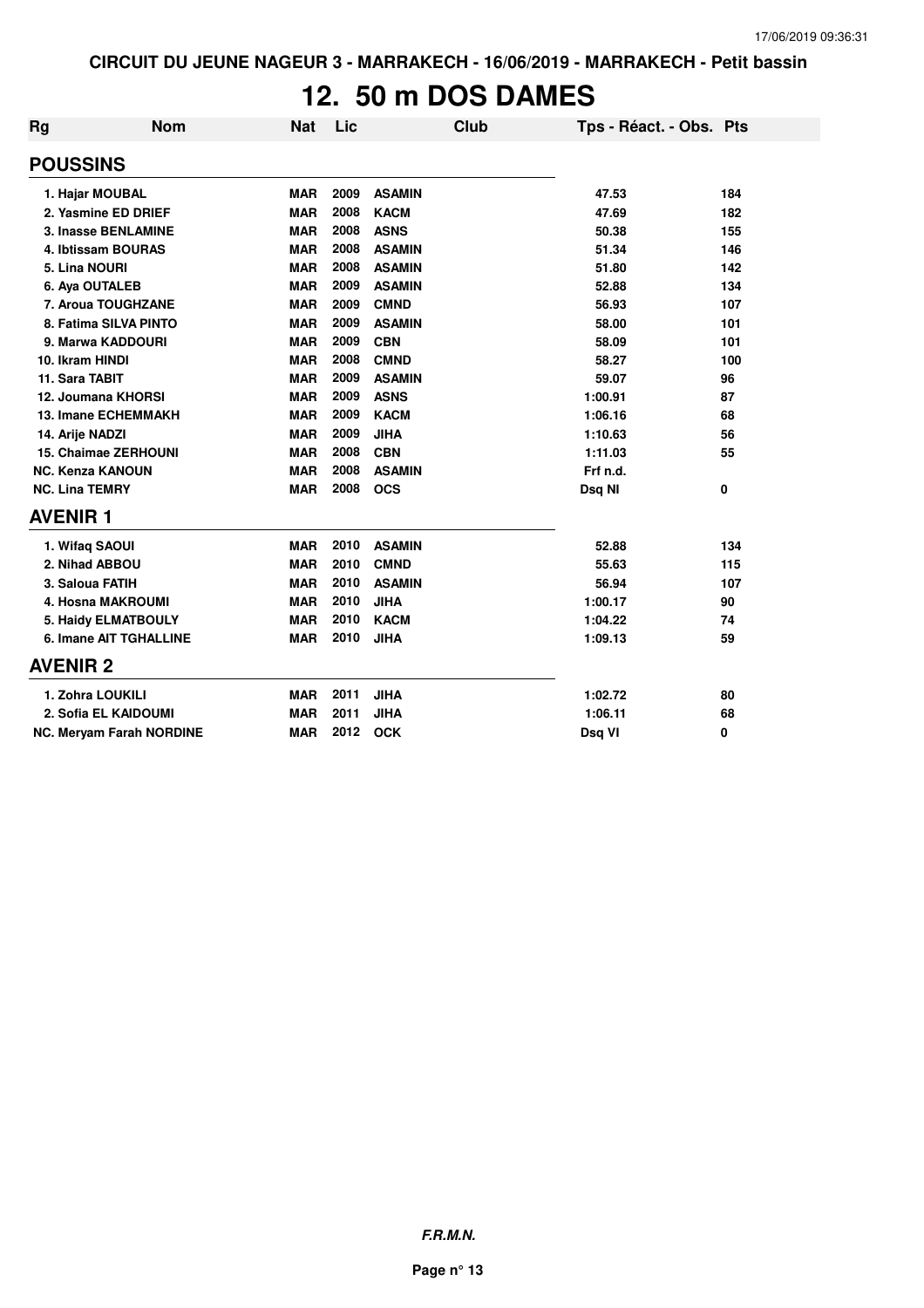# **13. 50 m PAPILLON MESSIEURS**

| Rg                           | <b>Nom</b>                     | Nat        | Lic  | Club        | Tps - Réact. - Obs. Pts |     |
|------------------------------|--------------------------------|------------|------|-------------|-------------------------|-----|
| <b>POUSSINS</b>              |                                |            |      |             |                         |     |
|                              | 1. Yahya Rayane NORDINE        | <b>MAR</b> | 2008 | <b>OCK</b>  | 41.81                   | 154 |
|                              | 2. Ilias ZAYANE                | <b>MAR</b> | 2008 | <b>JIHA</b> | 45.30                   | 121 |
| 3. Ziad BOUCHIKHA            |                                | <b>MAR</b> | 2009 | <b>CMND</b> | 45.56                   | 119 |
| <b>4. Taha EL HACIDI</b>     |                                | <b>MAR</b> | 2009 | <b>JIHA</b> | 55.23                   | 67  |
| 5. Samy AHNAKACH             |                                | <b>MAR</b> | 2009 | <b>JIHA</b> | 55.63                   | 65  |
| <b>6. Ali IDRISSI KHALDI</b> |                                | <b>MAR</b> | 2009 | <b>CMND</b> | 57.25                   | 60  |
| 7. Walid CHAYED              |                                | <b>MAR</b> | 2009 | <b>JIHA</b> | 59.66                   | 53  |
| 8. Reda ERROUKHOU            |                                | <b>MAR</b> | 2009 | <b>CMND</b> | 1:01.52                 | 48  |
|                              | <b>NC. Rayane MABROUK</b>      | <b>MAR</b> | 2009 | <b>JIHA</b> | Frf n.d.                |     |
|                              | <b>NC. Adam DIYANE</b>         | <b>MAR</b> | 2008 | <b>JIHA</b> | Frf n.d.                |     |
|                              | <b>NC. Nassime DADDA</b>       | <b>MAR</b> | 2008 | <b>JIHA</b> | Dsq NI                  | 0   |
|                              | <b>NC. Amer ELHAMIL</b>        | <b>MAR</b> | 2009 | <b>JIHA</b> | Dsq NI                  | 0   |
| <b>AVENIR 1</b>              |                                |            |      |             |                         |     |
|                              | 1. Ziad LAMZOUGUI              | <b>MAR</b> | 2010 | <b>JIHA</b> | 53.58                   | 73  |
|                              | <b>NC. Youness EL BOUKHARI</b> | <b>MAR</b> | 2010 | <b>JIHA</b> | Dsq VI                  | 0   |
| <b>NC. Bilal LOUSTEQUE</b>   |                                | <b>MAR</b> | 2010 | <b>OCK</b>  | Dsq NI                  | 0   |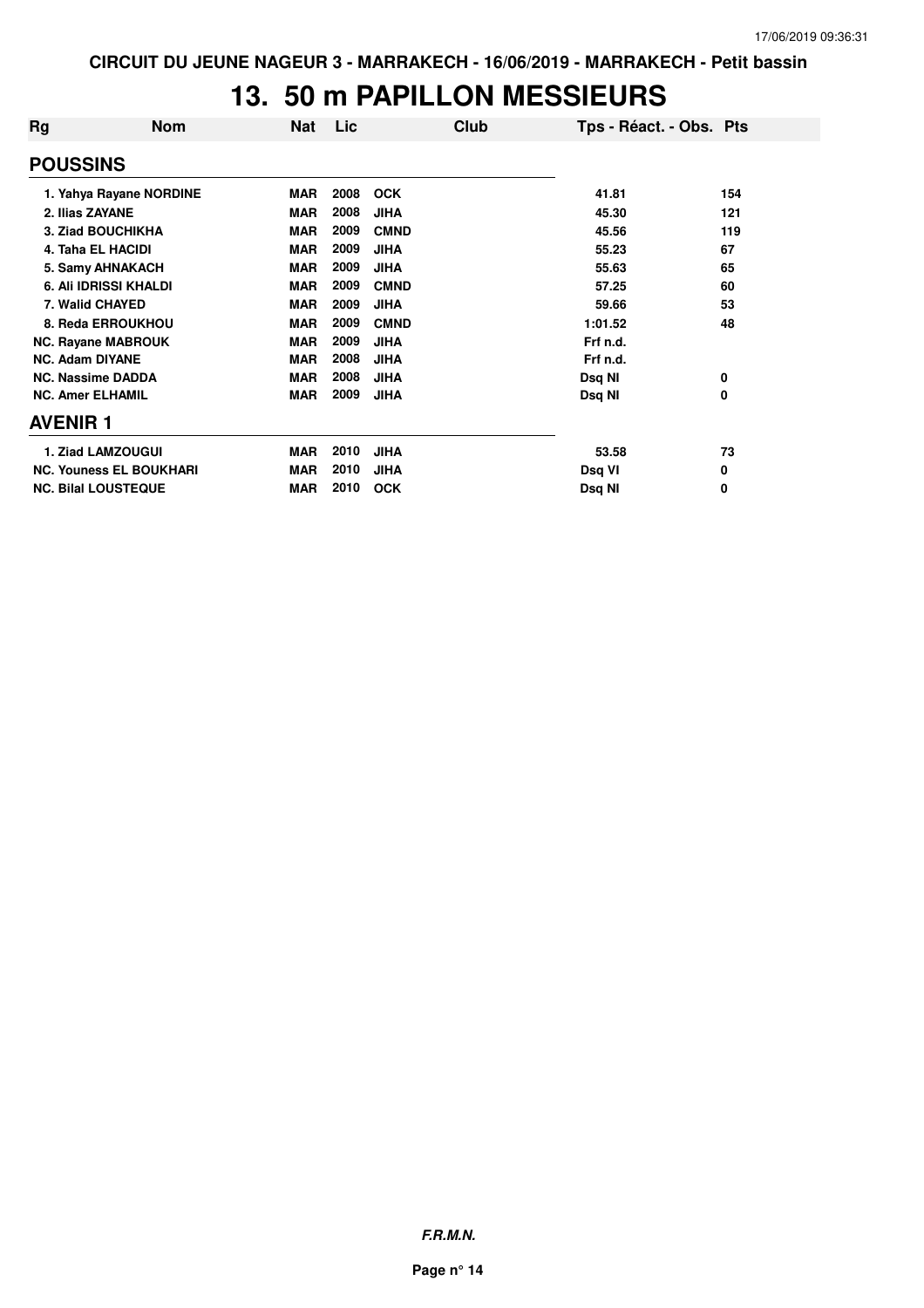### **14. 50 m PAPILLON DAMES**

| Rg                    | <b>Nom</b> | <b>Nat</b> | <b>Lic</b> |             | Club | Tps - Réact. - Obs. Pts |     |
|-----------------------|------------|------------|------------|-------------|------|-------------------------|-----|
| <b>POUSSINS</b>       |            |            |            |             |      |                         |     |
| 1. Doaa ELBANNAY      |            | <b>MAR</b> | 2009       | <b>OCK</b>  |      | 44.50                   | 165 |
| 2. Nohaila LAKHOUIL   |            | <b>MAR</b> | 2008       | <b>JIHA</b> |      | 53.87                   | 93  |
| 3. Walae ELHAZZAZI    |            | <b>MAR</b> | 2008       | <b>ASNS</b> |      | 1:01.07                 | 64  |
| 4. Yasmine QUANANE    |            | <b>MAR</b> | 2009       | <b>JIHA</b> |      | 1:04.83                 | 53  |
| 5. Lalla Arwa LALAOUI |            | <b>MAR</b> | 2009       | <b>JIHA</b> |      | 1:07.16                 | 48  |
| <b>AVENIR 1</b>       |            |            |            |             |      |                         |     |
| 1. Manar ELOUSDI      |            | <b>MAR</b> | 2010       | <b>JIHA</b> |      | 50.56                   | 112 |
| 2. Nada LAAMOURI      |            | <b>MAR</b> | 2010       | <b>JIHA</b> |      | 1:07.73                 | 46  |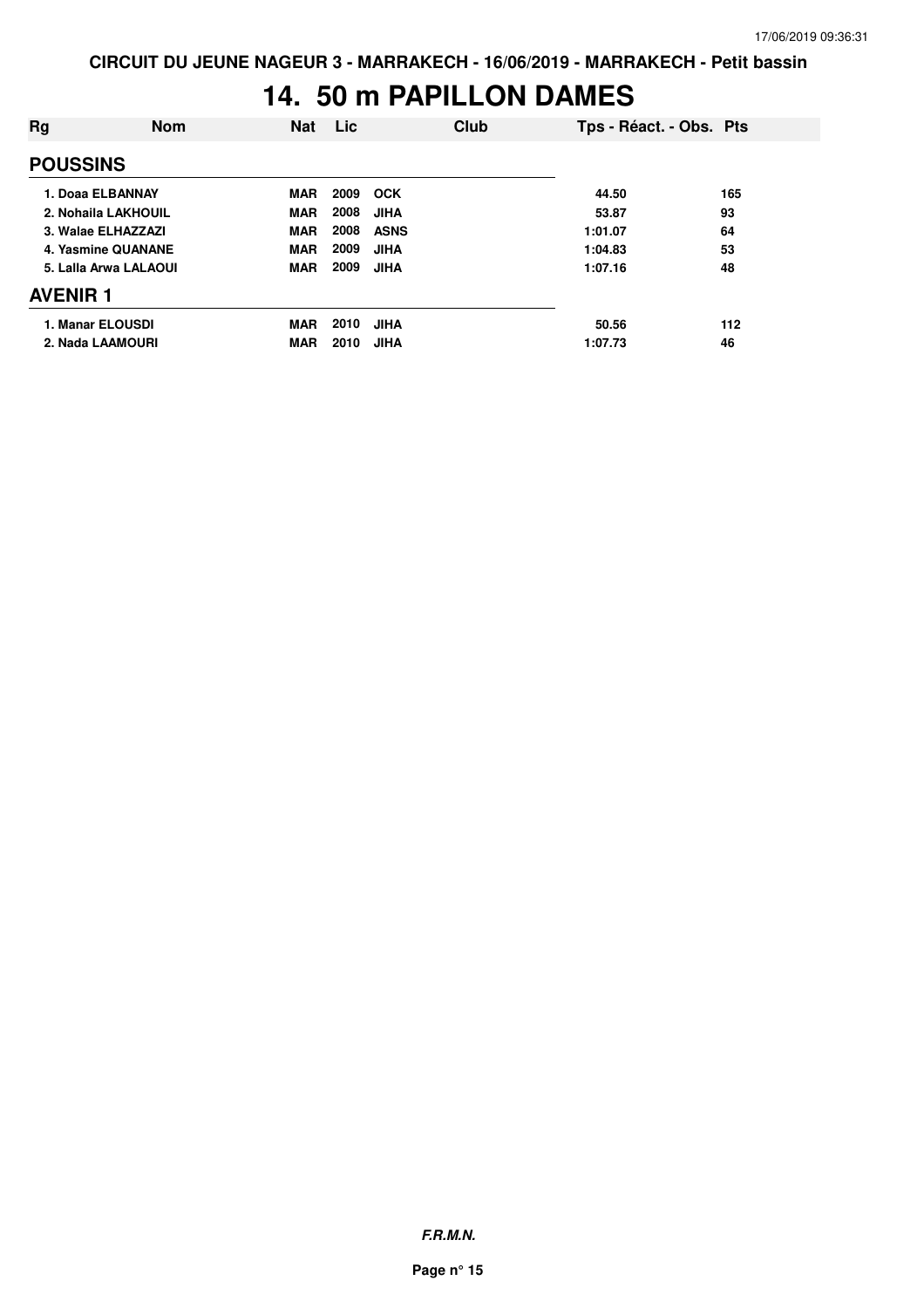# **15. 4 x 50 m 4 NAGES MESSIEURS**

| Rg                            | <b>Nom</b>            | <b>Nat</b> | <b>Lic</b> |             | Club | Tps - Réact. - Obs. Pts |     |
|-------------------------------|-----------------------|------------|------------|-------------|------|-------------------------|-----|
| <b>POUSSINS</b>               |                       |            |            |             |      |                         |     |
|                               | 1. Hamza NAFR         | <b>MAR</b> | 2008       | <b>OCK</b>  |      | 3:07.72                 | 128 |
| <b>Mohamed Amine ZEGOUMOU</b> |                       | <b>MAR</b> | 2008       | <b>OCK</b>  |      |                         | 128 |
| Yahya Rayane NORDINE          |                       | <b>MAR</b> | 2008       | <b>OCK</b>  |      |                         | 128 |
| <b>Mohamed YOUSFANI</b>       |                       | <b>MAR</b> | 2009       | <b>OCK</b>  |      |                         | 128 |
| 2. Mohammed BKHIBKHI          |                       | <b>MAR</b> | 2008       | <b>CMND</b> |      | 3:24.04                 | 100 |
|                               | <b>Tamim SOUITI</b>   | <b>MAR</b> | 2008       | <b>CMND</b> |      |                         | 100 |
|                               | <b>Ziad BOUCHIKHA</b> | <b>MAR</b> | 2009       | <b>CMND</b> |      |                         | 100 |
| <b>Ayoub GOUMGHAR</b>         |                       | <b>MAR</b> | 2008       | <b>CMND</b> |      |                         | 100 |
|                               |                       |            |            |             |      |                         |     |